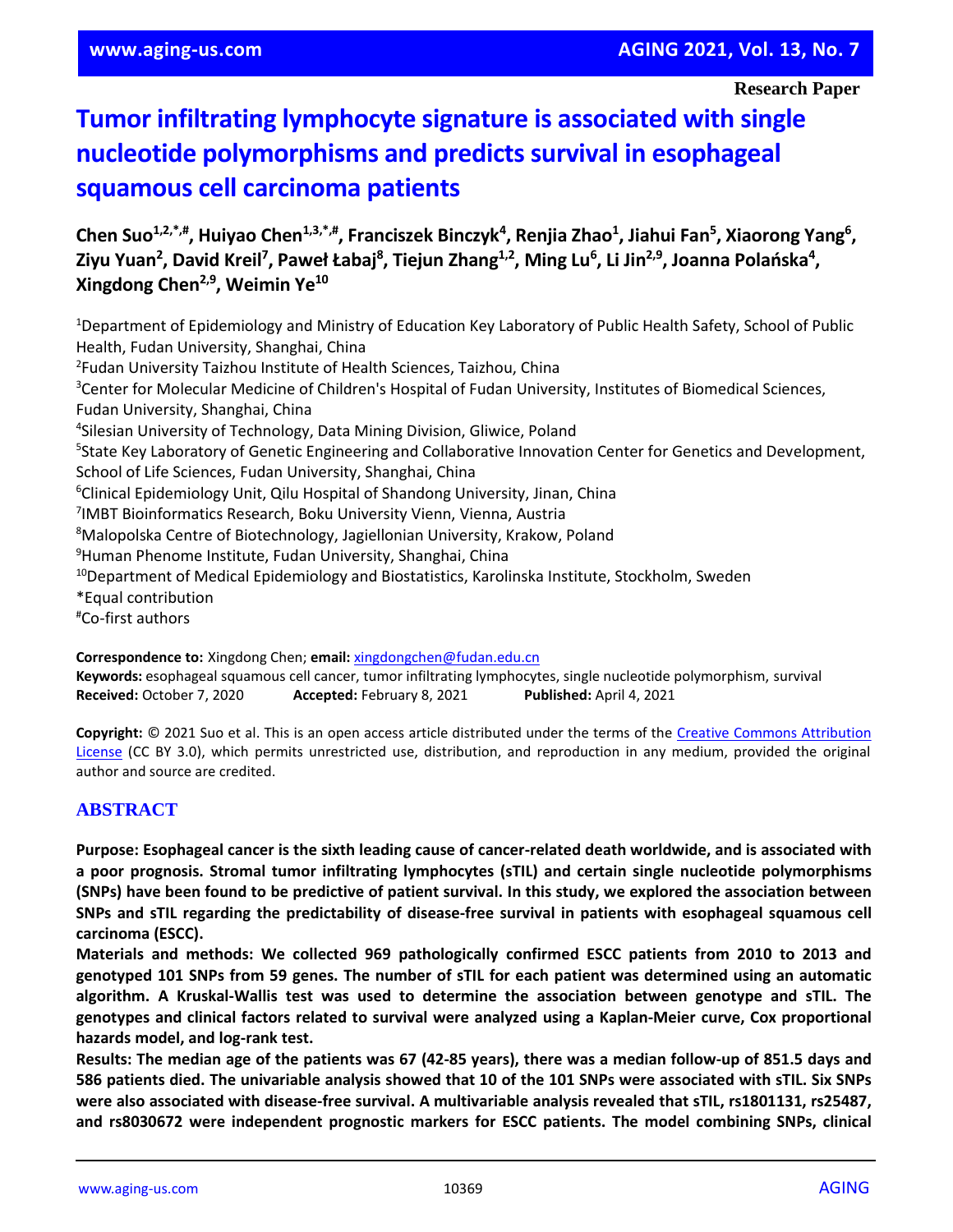**characteristics and sTIL outperformed the model with clinical characteristics alone for predicting outcomes in ESCC patients.**

Conclusion: We discovered 10 SNPs associated with sTIL in ESCC and we built a model of sTIL. SNPs and clinical **characteristics with improved prediction of survival in ESCC patients.**

## **INTRODUCTION**

Esophageal cancer (EC) is the seventh most common malignant neoplasm and ranks sixth among cancerrelated deaths worldwide [1]. Eastern Asia has the highest incidence rate of EC [1]. It is estimated that there were more than 570,000 newly diagnosed EC cases, approximately 508,000 deaths due to EC in 2018 [1]. EC can be divided into esophageal squamous cell carcinoma (ESCC) and adenocarcinoma based on histopathological classification, with ESCC accounting for about 90% of EC cases [2]. Since it is associated with mild symptoms, ESCC is often diagnosed only after the disease has progressed to a late stage, often meaning that the tumor cannot be resected or cured [3]. Therefore, the five-year survival rate in developed countries is less than 20% [3, 4]. The main factors affecting the prognosis of ESCC include the treatment method, genetic markers, and the general health of the patient.

Tumor infiltrating lymphocytes (TILs), have been shown to reflect the status of the tumor immune microenvironment [5] and are widely considered to be a key indicator of host-tumor immune interactions. Moreover, TILs are predictive biomarkers of potentially effective anti-tumor therapies, including cancer immunogenicity, clinical outcome, and immunotherapy response [6–11]. Recently, many clinical studies have focused on treatments targeting the tumor immune microenvironment and have evaluated the outcome of TILs in several cancers, such as breast cancer and lung cancer [12, 13]. It has been shown that high levels of TILs provide a significant survival advantage in ESCC [14]. Such TILs consist of various lymphocytes (e.g., CD8+, CD4+ and Foxp3+ T cells), which are involved in determining tumor progression and aggressiveness [15, 16]. In addition, stromal tumor infiltrating lymphocytes (sTIL) are defined as lymphocytes that do not directly interact with the tumor cells and are more sensitive at predicting a response to therapy than intratumoural TIL (iTIL) [13].

Both the risk of developing ESCC and patient prognosis may be influenced by genetic variations, (e.g., polymorphisms) [17, 18], which are involved in many cellular pathways, including cell proliferation, DNA repair, apoptosis, and the immune response [19].

Although both patient genetic variation and immune status contribute to the clinical outcome, whether the association between sTIL and ESCC survival varies with different genetic backgrounds unknown. A better understanding of the relationship between genotypes, sTIL, and their combined-impact on the prognosis of ESCC patients may also help to enhance the ability to predict patient survival and promote individualized treatment. Furthermore, most TILs values reported in previous studies have been manually estimated by pathologist, and thus may be subject to interobserver variability.

Although significant progress has been made in understanding the risk factors for esophageal cancer, the development of anti-cancer therapies that can significantly extend the life expectancy of patients has proven challenging [20]. Therefore, we emphasis on studying the patterns of patient clinical outcomes and its possible determinants, such as germline mutations and immunological response. In this study, we aimed to investigate the relationship between SNPs and automatically quantified sTIL, we also sought to explore their impact on the prognosis of ESCC in Taixing, China, a medium sized city in eastern China, with the highest incidence rate of ESCC.

## **RESULTS**

## **sTIL characteristics**

The patient demographic characteristics are listed in Table 1. The median age at diagnosis was 67 years (range: 42 – 85 years) and the patients were predominately male (66.6%). Of all patients, 48.3% (468/965) of the cases were first treated with surgery, 12.4% (120/965) by chemotherapy and 12.1% (117/965) by radiotherapy. The percentage sTIL was associated with the first-line treatment method  $(P =$ 0.006). A borderline significant association was observed for tea drinking  $(P = 0.068)$ .

#### **SNPs associated with the percentage of sTIL**

Of the 1,190 genotyped eligible cases, 73 (6.1%) were lost to follow-up and 148 patients had low image quality of the tissue slides. Therefore, a prognostic association study was carried out for a total of 969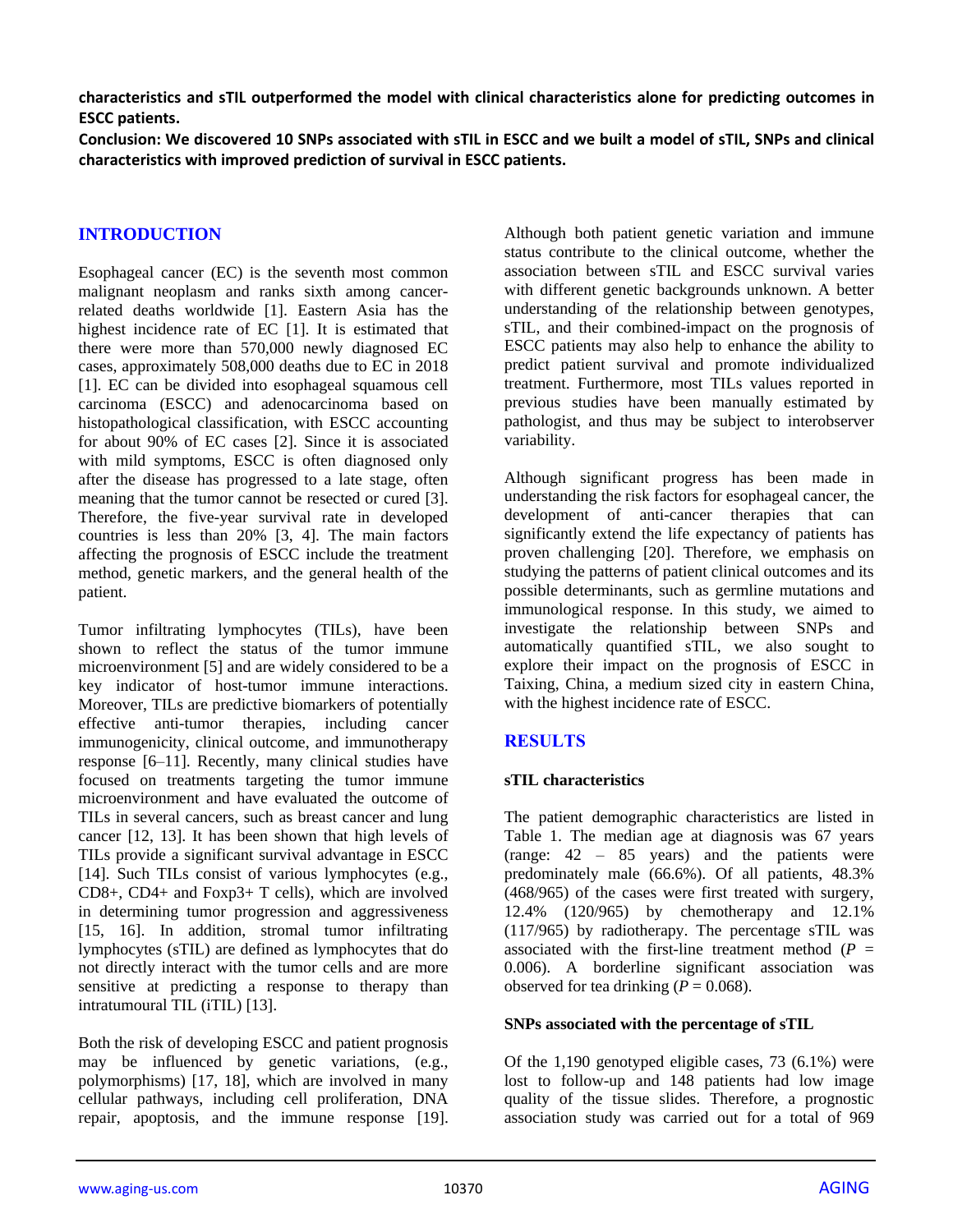| <b>Clinical character</b>           | $Count(\% )$ | sTIL(95% CI)         | P value |
|-------------------------------------|--------------|----------------------|---------|
| Age grouping                        |              |                      | 0.278   |
| 40-49                               | 28(2.9)      | 27.84 (25.57, 32.63) |         |
| 50-59                               | 156(16.1)    | 28.50 (23.70, 37.00) |         |
| 60-69                               | 410 (42.3)   | 28.62 (22.03, 35.76) |         |
| 70-79                               | 312 (32.2)   | 27.18 (21.37, 33.95) |         |
| 80-85                               | 63(6.5)      | 29.27 (23.31, 36.04) |         |
| Sex                                 |              |                      | 0.515   |
| Male                                | 645 (66.6)   | 28.22 (22.77, 34.91) |         |
| Female                              | 324 (33.4)   | 28.23 (21.84, 36.28) |         |
| First-degree family history of ESCC |              |                      | 0.804   |
| N <sub>o</sub>                      | 640 (66.0)   | 28.37 (22.40, 35.53) |         |
| Yes                                 | 299 (30.9)   | 28.07 (22.44, 35.26) |         |
| Missing                             | 30(3.1)      | <b>NA</b>            |         |
| Grade of Differentiation            |              |                      | 0.246   |
| Gx Grading cannot be evaluated      | 49(5.1)      | 29.24 (23.69, 35.60) |         |
| G1 Highly differentiated            | 72(7.4)      | 31.38 (23.77, 36.90) |         |
| G2 Medium differentiation           | 563 (58.1)   | 28.22 (22.30, 35.18) |         |
| G3 Poorly differentiated            | 181 (18.7)   | 28.80 (22.15, 36.18) |         |
| G4 Undifferentiated                 | 63(6.5)      | 25.19 (20.35, 33.41) |         |
| Missing                             | 41 $(4.2)$   | <b>NA</b>            |         |
| First-line treatment method         |              |                      | 0.006   |
| Surgery                             | 468 (48.3)   | 28.93 (23.13, 36.31) |         |
| Chemotherapy                        | 120(12.4)    | 25.73 (19.97, 32.49) |         |
| Radiotherapy                        | 117(12.1)    | 27.69 (22.71, 33.90) |         |
| Combination therapy                 | 221 (22.8)   | 28.89 (21.84, 35.60) |         |
| Untreated                           | 39(4.0)      | 23.59 (17.95, 33.13) |         |
| Missing                             | 4(0.4)       | NA                   |         |
| <b>BMI</b>                          |              |                      | 0.504   |
| < 18.5                              | 102(10.5)    | 26.45 (20.88, 34.52) |         |
| [18.5, 24]                          | 619(63.9)    | 28.19 (22.68, 35.49) |         |
| [24,28)                             | 219 (22.6)   | 28.69 (21.98, 35.47) |         |
| $\geq$ 28                           | 29(3.0)      | 30.34 (24.43, 36.24) |         |
| Smoking(pack-years)                 |              |                      | 0.940   |
| Never                               | 400 (41.3)   | 27.90 (21.80, 36.03) |         |
| $<$ 30                              | 224 (23.1)   | 28.09 (23.10, 34.00) |         |
| $\geq 30$                           | 304 (31.4)   | 28.73 (22.76, 35.48) |         |
| Missing                             | 41(4.2)      | NA                   |         |
| Alcohol consumption status          |              |                      | 0.341   |
| No                                  | 441 (45.5)   | 27.59 (21.67, 35.44) |         |
| Ex-drinker                          | 25(2.6)      | 28.22 (23.13, 33.68) |         |
| Current drinker                     | 464 (47.9)   | 29.05 (23.22, 35.54) |         |
| Missing                             | 39(4.0)      | <b>NA</b>            |         |
| Tea drinking                        |              |                      | 0.068   |
| No                                  | 628 (64.8)   | 27.94 (21.85, 35.04) |         |
| Yes                                 | 303 (31.3)   | 29.18 (23.27, 36.63) |         |
| Missing                             | 38(3.9)      | NA                   |         |
| Times of tooth brushing daily       |              |                      | 0.688   |
| 1                                   | 774 (79.9)   | 28.21 (22.08, 35.54) |         |

**Table 1. Clinicopathological factors and association with sTIL in ESCC.**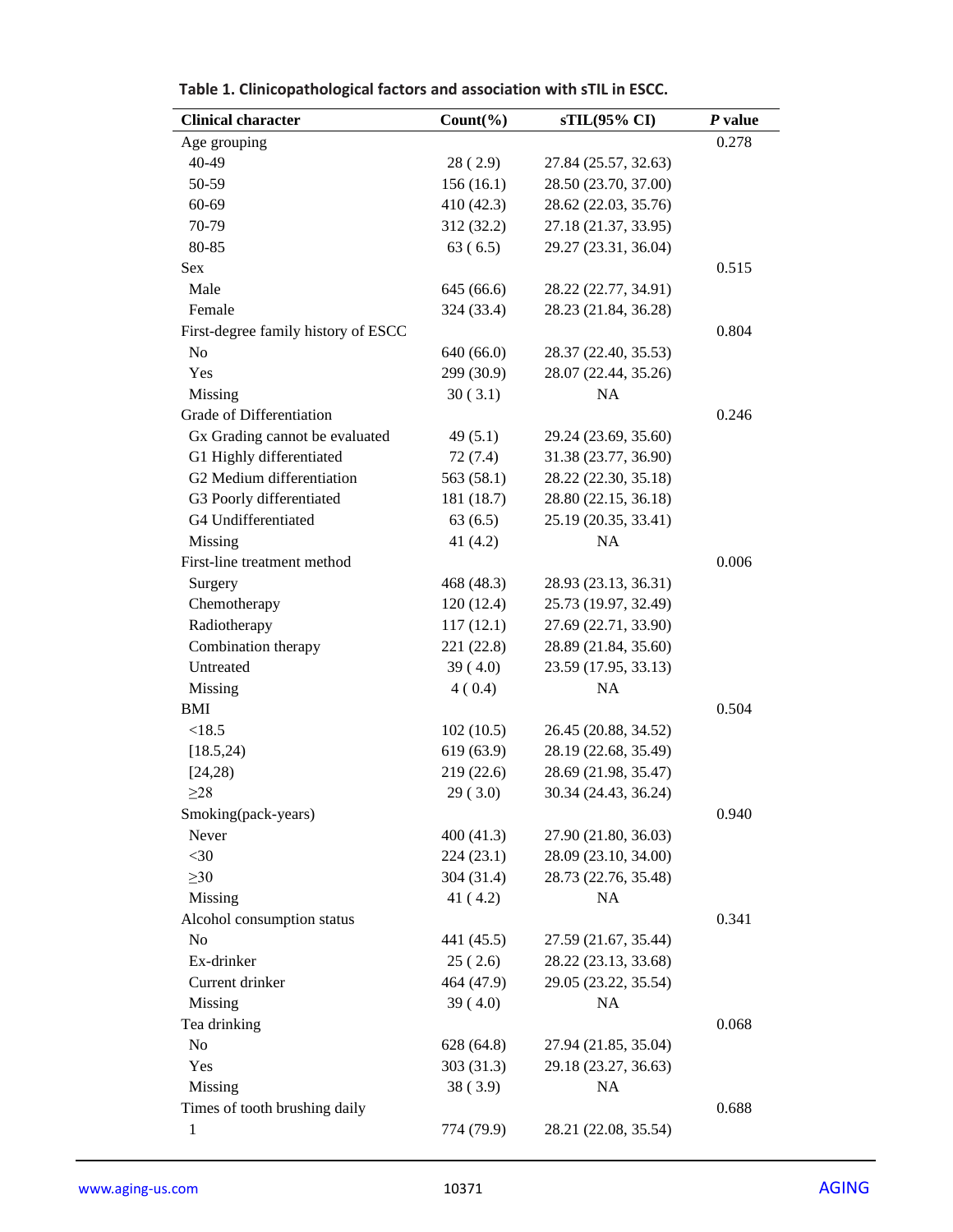| >2                    | 169 (17.4) | 28.79 (23.45, 34.91) |       |
|-----------------------|------------|----------------------|-------|
| Missing               | 26(2.7)    | <b>NA</b>            |       |
| Wealth score          |            |                      | 0.178 |
| Q1                    | 299 (30.9) | 28.37 (22.99, 35.46) |       |
| Q <sub>2</sub>        | 181 (18.7) | 26.34 (21.27, 34.08) |       |
| Q <sub>3</sub>        | 221 (22.8) | 27.73 (23.07, 34.38) |       |
| Q4                    | 170 (17.5) | 30.40 (23.01, 37.08) |       |
| Q <sub>5</sub>        | 98 (10.1)  | 26.23 (21.27, 37.47) |       |
| Education level       |            |                      | 0.147 |
| <b>Illiteracy</b>     | 360 (37.2) | 27.38 (21.30, 34.87) |       |
| Primary school        | 368 (38.0) | 28.22 (22.94, 35.48) |       |
| Junior high school    | 186 (19.2) | 29.25 (23.41, 35.98) |       |
| High school and above | 55 (5.7)   | 30.33 (24.62, 38.02) |       |

sTIL, stromal infiltrating lymphocytes.

patients. Among 101 SNPs, 10 were found to be associated with the percentage of sTIL (Table 2) based on a Kruskal-Wallis H test. Patients with rs1799930 genotype A/A had the highest percentage of sTIL among all the SNPs. For each SNP, pairwise withingroup comparisons were performed to investigate which genotypes were associated with a significantly high percentage of sTIL. The percentage of sTIL in patients with the rs1800682 genotype T/C was significantly higher than that of patients carrying the genotypes T/T and C/C ( $P < 0.01$ ). The rs2234767 genotype G/A was significantly higher than that of patients carrying A/A. Similarly, for the rs1312200, rs2051428 and rs3762894 polymorphisms, heterozygous patients had a higher percentage of sTIL than the homozygous patients (Supplementary Figure 1).

#### **Prognostic value of sTIL and SNPs**

Next, we examined the prognostic value of the sTIL and SNPs. The six SNPs that were significantly associated with patient prognosis are presented in Table 3. Because the DFS of patients receiving chemotherapy, chemoradiotherapy and surgery is significantly different. Therefore, if the overall analysis of these three populations is performed without distinction, the difference caused by SNPs may be masked. We add a stratification analysis by the first-line treatment, the six SNPs had significant or borderline significant differences in prognosis in at least one of the four firstline treatment method except for rs994771 (Supplementary Table 1). Patients with rs1801131 C/C had a higher risk of death than those with A/A (Adjusted HR (aHR) = 1.869; 95% CI = 1.183 – 2.954;  $P = 0.007$ ) and the results changed little after adjusting for staging information (aHR = 1.947; 95% CI =  $1.098$ )  $-3.453$ ; P = 0.023) (Supplementary Table 2). Patients with the rs8030672 T/T genotype had a higher risk of

death than those carrying the  $T/A$  genotype (aHR = 1.545; 95% CI =  $1.045 - 2.284$ , P = 0.029). Patients carrying the rs25487 G/G genotype exhibited better survival compared with the  $A/A$  genotype (aHR = 0.619; 95% CI = 0.424 – 0.906; P = 0.014). The percentage of sTIL among the rs994771, rs2234767, and rs1800682 genotypes also significantly differed (Table 3), however, this significance was lost after adjusting for sTIL, age, gender, grade of differentiation, first-line treatment method, and BMI.

We further combined the FAS/ACTA2 rs2234767 A/A+G/G and rs1800682 C/C+T/C genotypes, which exhibited a similar prognostic risk. For DFS, patients with the rs2234767 G/A and rs1800682 C/C+T/C genotypes had a decreased risk of disease progression, compared with those carrying the rs2234767 A/A+G/G  $(P < 0.001)$  and rs1800682 T/T genotypes  $(P = 0.012)$ (Figure 1).

#### **A new prognostic model involving sTIL, SNPs, and clinical characteristics**

A multivariate Cox regression analysis was performed on 969 subjects. Age, gender, grade of differentiation, first-line treatment method, history of tea drinking, and sTIL were significantly associated with DFS (Table 4). Specifically, a higher percentage of sTIL was associated with a better prognosis (aHR =  $0.958$ ; 95% CI =  $0.949 -$ 0.967;  $P < 0.001$ ). It should be noted that there was no significant difference in DFS for the tumor grade, firstline treatment method, and history of tea drinking with adjustment for clinical characteristics, and TNM staging (Supplementary Table 3).

Finally, we constructed a prognostic model by combining all of the independent prognostic factors (i.e., prognosis-related SNPs, sTIL) and clinical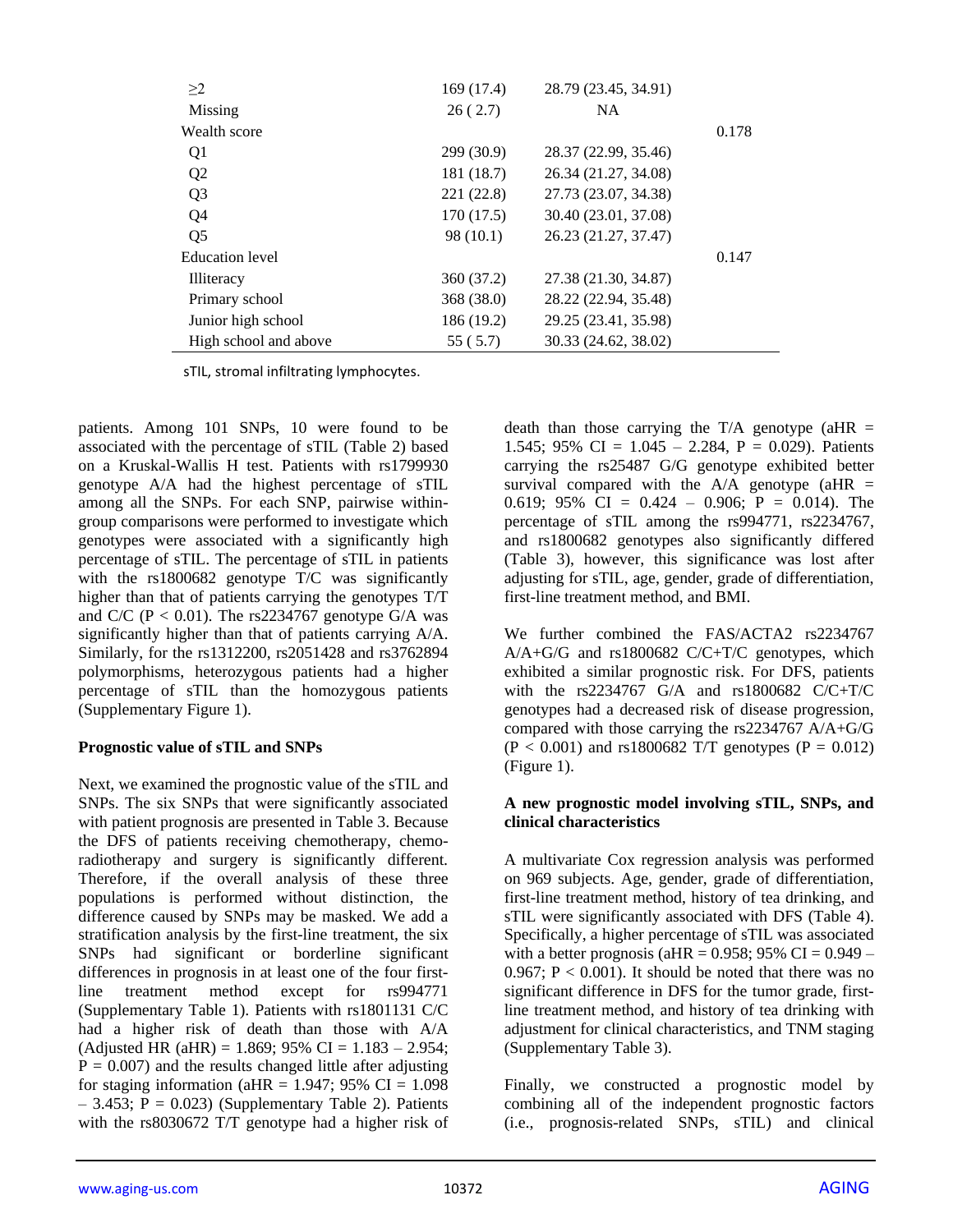| <b>SNP</b> | <b>Position</b> | Gene<br>(or the nearest) | A/B<br>alleles                                       | # of patients<br>(%) | sTIL, mean (95% CI)  | P-value |
|------------|-----------------|--------------------------|------------------------------------------------------|----------------------|----------------------|---------|
| rs1051740  | chr1:225831932  | EPHX1                    | C/C                                                  | 195(20.1)            | 28.31 (23.45, 33.93) | 0.037   |
|            |                 |                          | $\mathrm{T}/\mathrm{C}$                              | 472 (48.7)           | 28.81 (22.92, 36.72) |         |
|            |                 |                          | $T\!/\!T$                                            | 295 (30.4)           | 27.01 (20.71, 34.22) |         |
|            |                 |                          | Missing                                              | 7(0.7)               |                      |         |
| rs1312200  | chr4:99091206   | LOC100507053             | C/C                                                  | 443 (45.7)           | 27.23 (21.51, 34.04) | 0.001   |
|            |                 |                          | $\ensuremath{\text{T}}\xspace/\ensuremath{\text{T}}$ | 409 (42.2)           | 29.90 (23.31, 36.90) |         |
|            |                 |                          | C/T                                                  | 107(11.0)            | 26.32 (22.28, 33.22) |         |
|            |                 |                          | Missing                                              | 10(1.0)              |                      |         |
| rs3762894  | chr4:99144933   | ADH4                     | C/C                                                  | 437 (45.1)           | 27.37 (21.47, 34.08) | 0.002   |
|            |                 | LOC100507053             | C/T                                                  | 406 (41.9)           | 29.66 (23.51, 36.76) |         |
|            |                 |                          | $\ensuremath{\text{T}}\xspace/\ensuremath{\text{T}}$ | 107(11.0)            | 26.39 (22.39, 33.33) |         |
|            |                 |                          | Missing                                              | 19(2.0)              |                      |         |
| rs2051428  | chr4:99202029   | LOC100507053             | C/C                                                  | 496 (51.2)           | 27.53 (21.61, 34.09) | 0.004   |
|            |                 |                          | C/T                                                  | 382 (39.4)           | 29.61 (23.39, 36.90) |         |
|            |                 |                          | $T\!/\!T$                                            | 85(8.8)              | 26.32 (22.17, 33.24) |         |
|            |                 |                          | Missing                                              | 6(0.6)               |                      |         |
| rs10008281 | chr4:99221145   | ADH <sub>6</sub>         | A/A                                                  | 515 (53.1)           | 27.59 (21.64, 34.27) | 0.009   |
|            |                 |                          | A/C                                                  | 368 (38.0)           | 29.58 (23.72, 36.92) |         |
|            |                 |                          | C/C                                                  | 77(7.9)              | 26.95 (22.17, 33.42) |         |
|            |                 |                          | Missing                                              | 9(0.9)               |                      |         |
| rs10052657 | chr5:59111944   | PDE4D                    | A/A                                                  | 15(1.5)              | 21.67 (17.12, 24.88) | 0.008   |
|            |                 |                          | ${\bf C}/{\bf C}$                                    | 212 (21.9)           | 28.55 (23.09, 34.13) |         |
|            |                 |                          | C/A                                                  | 720 (74.3)           | 28.27 (22.43, 35.80) |         |
|            |                 |                          | Missing                                              | 22(2.3)              |                      |         |
| rs2285947  | chr7:21544470   | DNAH11                   | A/A                                                  | 73(7.5)              | 24.32 (19.23, 32.05) | 0.021   |
|            |                 |                          | G/A                                                  | 391 (40.4)           | 28.80 (22.63, 36.31) |         |
|            |                 |                          | ${\mathbf G}/{\mathbf G}$                            | 474 (48.9)           | 28.06 (22.67, 35.00) |         |
|            |                 |                          | Missing                                              | 31(3.2)              |                      |         |
| rs1799930  | chr8:18400593   | NAT <sub>2</sub>         | A/A                                                  | 41(4.2)              | 31.55 (24.49, 36.96) | 0.021   |
|            |                 |                          | G/A                                                  | 334 (34.5)           | 29.09 (23.17, 36.87) |         |
|            |                 |                          | ${\bf G/G}$                                          | 554 (57.2)           | 27.36 (21.75, 34.07) |         |
|            |                 |                          | Missing                                              | 40(4.1)              |                      |         |
| rs1800682  | chr10:88990206  | FAS                      | C/C                                                  | 127(13.1)            | 27.41 (19.99, 34.01) | 0.015   |
|            |                 | ACTA2                    | $\mathrm{T}/\mathrm{C}$                              | 474 (48.9)           | 29.09 (23.14, 36.41) |         |
|            |                 |                          | $T\!/\!T$                                            | 348 (35.9)           | 27.43 (21.67, 34.31) |         |
|            |                 |                          | Missing                                              | 20(2.1)              |                      |         |
| rs2234767  | chr10:88989499  | FAS                      | A/A                                                  | 108(11.1)            | 26.93 (19.57, 33.65) | 0.030   |
|            |                 | ACTA2                    | $\mathrm{G}/\mathrm{A}$                              | 444 (45.8)           | 28.73 (23.14, 36.09) |         |
|            |                 |                          | ${\mathbf G}/{\mathbf G}$                            | 401 (41.4)           | 27.76 (22.15, 35.03) |         |
|            |                 |                          | Missing                                              | 16(1.7)              |                      |         |

**Table 2. Significant SNPs (P-values < 0.05) from a Kruskal-Wallis test for the association with ESCC (N=969).**

characteristics, which are statistically significant factors in a univariate analysis as shown in Table 4. The combination of prognosis-related sTIL, SNPs and clinical characteristics (AUC = 0.727) showed a significantly better prognostic value  $(P = 0.008)$ compared to the conventional clinical model ( $AUC =$ 0.658) (Figure 2).

#### **DISCUSSION**

In this study, we found that patients with a high percentage of sTIL had a better prognosis. This finding was consistent with the results of a previous study [21, 22], in which the percentage of sTIL was estimated by pathologists. Instead, we used an automatic algorithm to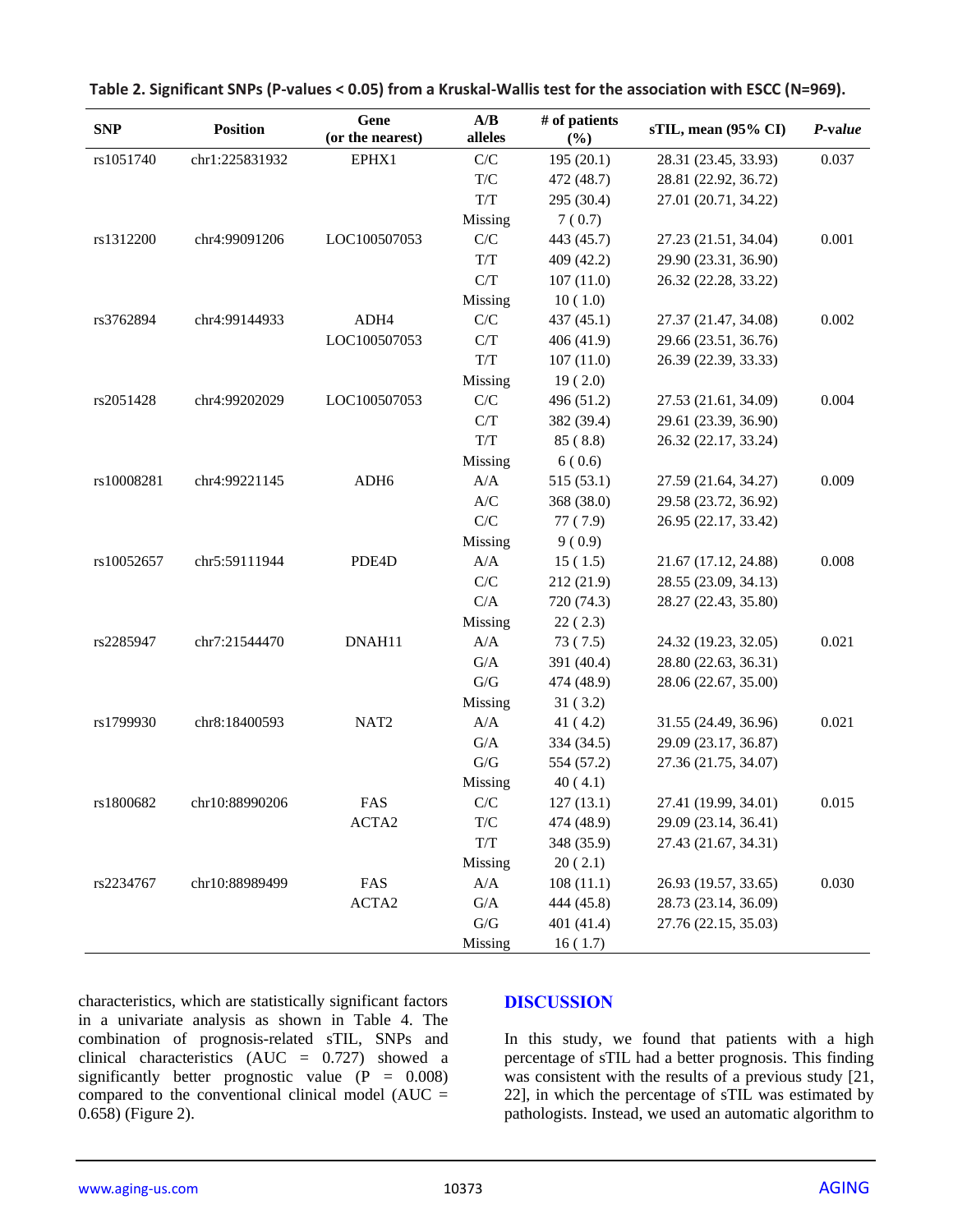|            |                 | Gene              | A/B                     |       | <b>Median survival</b> |         | Univariate analysis    | <b>Multivariate analysis</b> |                                     |
|------------|-----------------|-------------------|-------------------------|-------|------------------------|---------|------------------------|------------------------------|-------------------------------------|
| <b>SNP</b> | <b>Position</b> | (or the nearest)  | alleles                 | Count | (days)                 | P-value | <b>HR (95% CI)</b>     | P-value                      | <b>HR (95% CI)</b>                  |
| rs1801131  | chr1:11794419   | <b>MTHFR</b>      | A/A                     | 632   | 1003                   | 0.018   | Ref.                   |                              |                                     |
|            |                 |                   | A/C                     | 256   | 744                    |         | 1.238(1.030-1.488)     | 0.151                        | $1.151(0.950-1.394)$ <sup>a</sup>   |
|            |                 |                   | C/C                     | 30    | 649                    |         | 1.537(1.008-2.343)     | 0.007                        | $1.869(1.183 - 2.954)$ <sup>a</sup> |
| rs994771   | chr4:99406646   | LOC102723576      | C/C                     | 106   | 667                    | 0.048   | Ref.                   |                              |                                     |
|            |                 |                   | $\mathrm{T}/\mathrm{C}$ | 385   | 909                    |         | $0.779(0.600 - 1.012)$ | 0.079                        | $0.781(0.594-1.029)^{a}$            |
|            |                 |                   | T/T                     | 458   | 993                    |         | $0.723(0.559 - 0.936)$ | 0.065                        | $0.776(0.593 - 1.016)^{a}$          |
| rs2234767  | chr10:88989499  | FAS               | A/A                     | 108   | 776                    | 0.004   | Ref.                   |                              |                                     |
|            |                 | ACTA2             | G/A                     | 444   | 1172                   |         | $0.771(0.591 - 1.007)$ | 0.052                        | $0.761(0.578-1.002)^{b}$            |
|            |                 |                   | G/G                     | 401   | 791                    |         | $1.024(0.787 - 1.333)$ | 0.850                        | $0.974(0.742 - 1.279)^{b}$          |
| rs1800682  | chr10:88990206  | FAS               | C/C                     | 127   | 899                    | 0.023   | Ref.                   |                              |                                     |
|            |                 | ACTA <sub>2</sub> | $\mathrm{T}/\mathrm{C}$ | 474   | 1037                   |         | $0.860(0.668 - 1.107)$ | 0.159                        | $0.828(0.638-1.076)^{b}$            |
|            |                 |                   | T/T                     | 348   | 790                    |         | $1.100(0.851 - 1.422)$ | 0.958                        | $1.007(0.772 - 1.315)^{b}$          |
| rs8030672  | chr15:68766745  | ANP32A            | T/A                     | 62    | 1734                   | 0.018   | Ref.                   |                              |                                     |
|            |                 |                   | T/T                     | 905   | 883                    |         | 1.596(1.085-2.350)     | 0.029                        | $1.545(1.045 - 2.284)^{a}$          |
| rs25487    | chr19:43551574  | XRCC1             | A/A                     | 43    | 783                    | 0.001   | Ref.                   |                              |                                     |
|            |                 |                   | G/A                     | 354   | 700                    |         | $0.948(0.651 - 1.379)$ | 0.632                        | $0.910(0.619-1.338)$ <sup>a</sup>   |
|            |                 |                   | G/G                     | 553   | 1078                   |         | $0.704(0.487-1.019)$   | 0.014                        | $0.619(0.424 - 0.906)$ <sup>a</sup> |

**Table 3. Univariate and multivariate cox regression analyses of SNPs for DFS (N=969).**

Abbreviations: DFS, disease-free survival; CI, confidence interval; HR, hazard ratio.

awith adjustment for sTIL, age, sex, grade of differentiation, first-line treatment method, BMI.

bwith adjustment for age, sex, grade of differentiation, first-line treatment method, BMI.

calculate the percentage of sTIL, thereby ensuring the robustness and accuracy of the results.

An accurate prognostic assessment will facilitate clinical decision-making, enabling doctors to make patient-specific decisions pertaining to drug therapy, thereby improving patient prognosis [23]. We found that a model including both sTIL and the SNPs identified in our study in addition to conventional clinical factors improves the predictability of DFS. Notably, SNP rs2234767 and rs1800682 on gene *FAS/ACTA2* were found to be significantly associated with both the percentage of sTIL and patient prognosis. Several studies have described the clinical outcomes related to *FAS* SNPs in multiple types of cancer, including lung cancer and breast cancer [24–26]. By studying 338 patients with early non-small cell lung cancer (NSCLC) who underwent surgical resection, Park et al. found that the *FAS* rs1800682 T/C polymorphism may affect the survival of early NSCLC, and that the survival rate of patients with the C/C genotypes was significantly lower than those with the T/T genotype [24]. In a study of 216 women diagnosed with lymph node-positive breast cancer, Knechtel et al. found a significant association between the *FAS* rs2234767 G/A genotype ( $P = 0.040$ ; HR = 0.451; CI = 0.496 – 1.188) with DFS in the univariate Cox

regression [26] and a similar case was reported in China [25]. Further-more, a meta-analysis by Zhong et al. showed that *FAS* rs2234767 G/A were found to be associated with a decreased risk of cancer [27]. Thus, our results are consistent with these previous studies. More importantly, we are the first to show that rs1800682 and rs2234767 were also associated with the percentage of sTIL in ESCC.

Rs2234767 and rs1800682 are only significantly associated with patient survival in univariable analyses, whereas the multi-variable analysis was not significant after adjusting for sTIL, age, sex, first-line treatment method, and BMI. This implies that the two SNPs are potential confounders or the genetic variation of the gene *FAS* affect patient survival via sTIL.

*FAS*, also known as CD95, is a cell surface receptor that triggers apoptosis upon binding by its cognate ligand (FASL) as a method of maintaining immune homeostasis. *FAS* also plays a critical role in the immunerelated elimination of cancer cells. It has been found that SNPs in the promoter regions of the *FAS* and *FASL* genes are associated with the differential expression of these two genes. The *FAS* rs2234767 and rs1800682 polymorphisms have been shown to reduce promoter activity and downregulate *FAS* gene expression by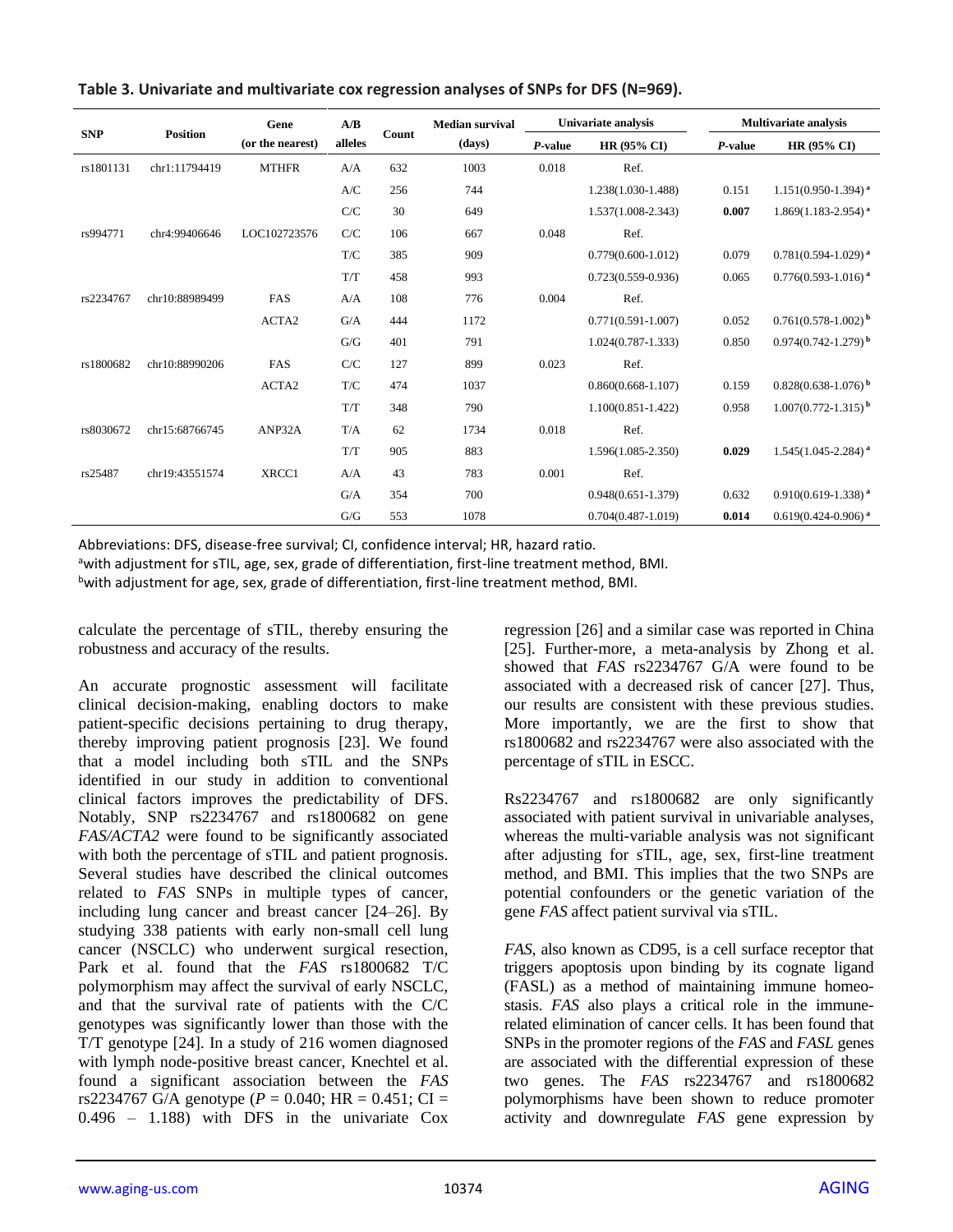disrupting the *SP1* and *STAT1* transcription factor binding sites [28, 29]. In addition, these SNPs have been reported to be involved in the development of esophageal cancer, lung cancer, and breast cancer, for which apoptosis plays a key pathogenic role [30].

Furthermore, the overexpression of ANP32A was associated with aberrant expression of oncogenes and tumor suppressor, as well as immune-related pathways [31]. It is possible that individuals carrying genotype T/T of rs8030672 in gene ANP32A may be more susceptible to alterations in the state of gene modifications or DNA damage related to autoimmune regulation [20, 32, 33], when stimulated by certain carcinogen exposures such as acetaldehyde and nicotine. Subsequently, the alterations may result in reduced sTIL in the tumor microenvironment. Further studies are needed to explore the mechanism.



**Figure 1. Kaplan-Meier curves of disease-free survival (DFS) in esophageal squamous cell carcinoma (ESCC) based on genotypes, prognostic significance was found for the FAS/ACTA2 rs2234767 G/A genotypes in ESCC**: (**A**), under a reference model; (**B**), under a dominant model; and for the FAS/ACTA2 rs1800682 T/C genotypes: (**C**), under a reference model; (**D**), under a dominant model. *P* values in the univariate Cox hazard models.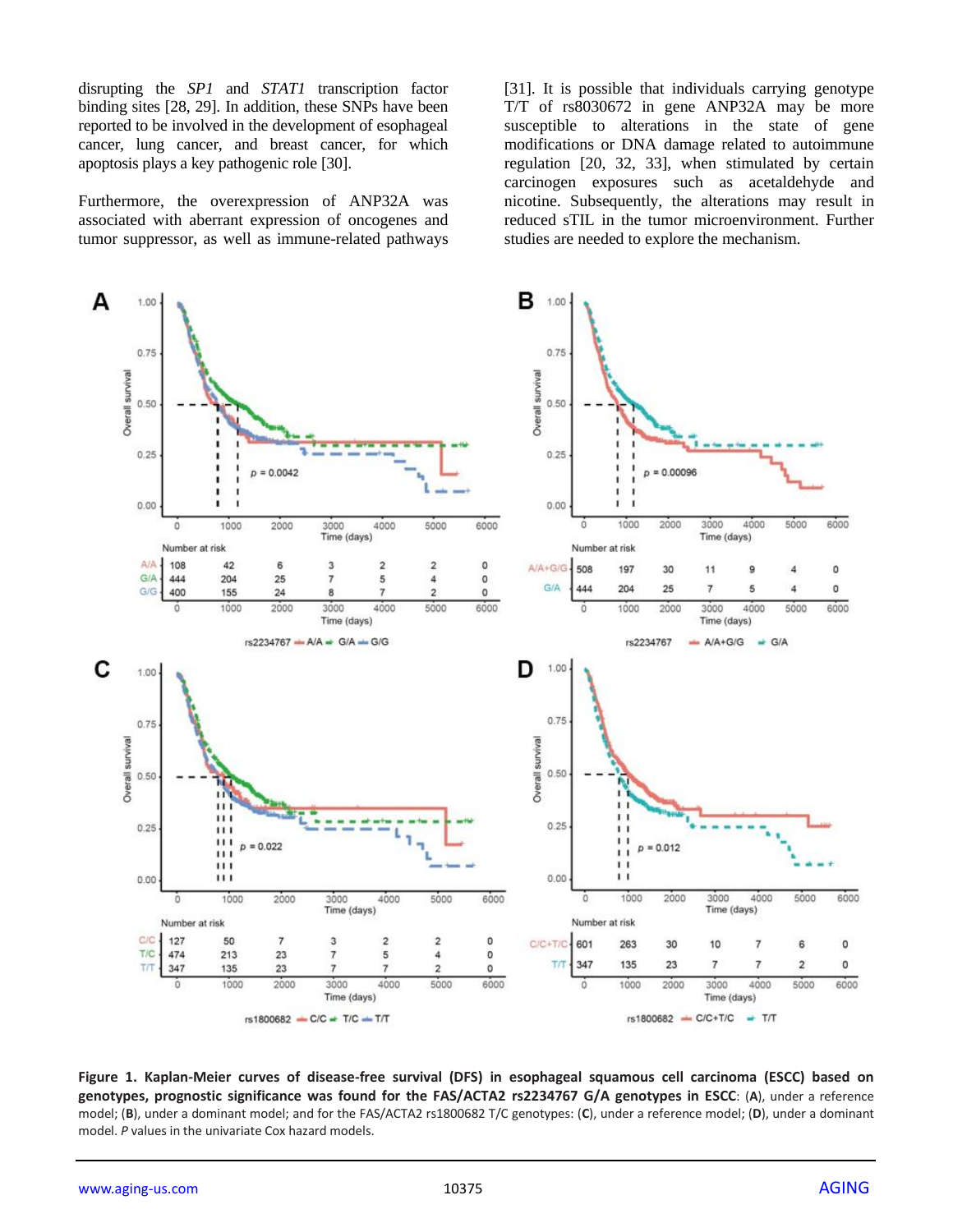|                                     | No. of patients<br>$(\%)$ | Median             |         | Univariate analysis    | <b>Multivariate analysis</b> |                          |  |
|-------------------------------------|---------------------------|--------------------|---------|------------------------|------------------------------|--------------------------|--|
| Characteristics                     |                           | survival<br>(days) | P-value | <b>HR (95% CI)</b>     | P-value                      | HR (95% CI) <sup>a</sup> |  |
| sTIL, mean(range)                   | 28.80 (3.25-69.55)        |                    | $0.001$ | $0.955(0.946 - 0.963)$ | $0.001$                      | $0.958(0.949 - 0.967)$   |  |
| Age, mean(range)                    | $67(42-85)$               |                    | $0.001$ | $1.025(1.015-1.035)$   | 0.023                        | $1.014(1.002 - 1.025)$   |  |
| Sex                                 |                           |                    |         |                        |                              |                          |  |
| Male                                | 645 (66.6)                | 855                | Ref.    |                        | Ref.                         |                          |  |
| Female                              | 324 (33.4)                | 1074               | 0.035   | $0.875(0.773 - 0.991)$ | 0.017                        | $0.756(0.601 - 0.951)$   |  |
| First-degree family history of ESCC |                           |                    |         |                        |                              |                          |  |
| No                                  | 640 (66.0)                | 909                | Ref.    |                        | Ref.                         |                          |  |
| Yes                                 | 299 (30.9)                | 918                | 0.550   | $0.962(0.849 - 1.091)$ | 0.262                        | $0.926(0.81 - 1.059)$    |  |
| Missing                             | 30(3.1)                   |                    |         |                        |                              |                          |  |
| Grade of Differentiation            |                           |                    |         |                        |                              |                          |  |
| Gx Grading cannot be evaluated      | 49(5.1)                   | 598                | Ref.    |                        | Ref.                         |                          |  |
| G1 Highly differentiated            | 72(7.4)                   | 1614               | $0.001$ | $1.195(0.886 - 1.611)$ | 0.837                        | $1.034(0.754 - 1.418)$   |  |
| G2 Medium differentiation           | 563 (58.1)                | 1078               |         | $1.737(1.339 - 2.253)$ | 0.006                        | $1.463(1.113-1.923)$     |  |
| G3 Poorly differentiated            | 181 (18.7)                | 750                |         | $0.724(0.547 - 0.957)$ | 0.164                        | $0.813(0.607 - 1.088)$   |  |
| G4 Undifferentiated                 | 63(6.5)                   | 514                |         | $1.12(0.91 - 1.378)$   | 0.304                        | $1.12(0.902 - 1.39)$     |  |
| Missing                             | 41(4.2)                   |                    |         |                        |                              |                          |  |
| First-line treatment method         |                           |                    |         |                        |                              |                          |  |
| Chemotherapy                        | 120(12.4)                 | 531                | Ref.    |                        | Ref.                         |                          |  |
| Surgery                             | 468 (48.3)                | 1517               | $0.001$ | $0.454(0.356 - 0.578)$ | $0.001$                      | $0.588(0.449-0.77)$      |  |
| Radiotherapy                        | 117(12.1)                 | 562                |         | $0.892(0.664-1.2)$     | 0.809                        | $0.961(0.695 - 1.329)$   |  |
| Combination therapy                 | 221 (22.8)                | 710                |         | $0.783(0.603 - 1.017)$ | 0.875                        | $0.977(0.732 - 1.305)$   |  |
| Untreated                           | 39(4.0)                   | 352                |         | $1.772(1.2 - 2.617)$   | 0.109                        | 1.485(0.915-2.409)       |  |
| Missing                             | 4(0.4)                    |                    |         |                        |                              |                          |  |
| BMI                                 |                           |                    |         |                        |                              |                          |  |
| < 18.5                              | 102(10.5)                 | 619                | Ref.    |                        | Ref.                         |                          |  |
| [18.5, 24]                          | 619 (63.9)                | 791                | $0.001$ | $0.599(0.411 - 0.872)$ | 0.192                        | $0.772(0.523 - 1.139)$   |  |
| [24,28)                             | 219 (22.6)                | 1351               |         | 1.159(0.861-1.561)     | 0.344                        | $1.161(0.852 - 1.583)$   |  |
| $\geq$ 28                           | 29(3.0)                   | 1217               |         | $1.103(0.913 - 1.333)$ | 0.100                        | $1.183(0.968 - 1.446)$   |  |
| Smoking(pack-years)                 |                           |                    |         |                        |                              |                          |  |
| Never                               | 400(41.3)                 | 1018               | Ref.    |                        | Ref.                         |                          |  |
| $<$ 30.0                            | 224 (23.1)                | 786                | 0.141   | $1.006(0.876 - 1.154)$ | 0.101                        | $0.845(0.69-1.034)$      |  |
| $\geq 30.0$                         | 304 (31.4)                | 930                |         | $0.856(0.733 - 0.999)$ | 0.271                        | $0.902(0.75 - 1.084)$    |  |
| Missing                             | 41(4.2)                   |                    |         |                        |                              |                          |  |
|                                     |                           |                    |         |                        |                              |                          |  |
| Alcohol consumption status<br>No    |                           | 879                | Ref.    |                        | Ref.                         |                          |  |
| Still drinking now                  | 466 (48.1)                | 936                | 0.487   | $0.943(0.799 - 1.113)$ | 0.187                        | $0.859(0.685 - 1.077)$   |  |
|                                     | 464 (47.9)                |                    |         |                        |                              |                          |  |
| Missing                             | 39(4.0)                   |                    |         |                        |                              |                          |  |
| Tea drinking                        |                           |                    |         |                        |                              |                          |  |
| No                                  | 628 (64.8)                | 930                | Ref.    |                        | Ref.                         |                          |  |
| Yes                                 | 303 (31.3)                | 844                | 0.430   | $1.051(0.929 - 1.189)$ | 0.004                        | $1.264(1.079-1.481)$     |  |
| Missing                             | 38(3.9)                   |                    |         |                        |                              |                          |  |
| Times of tooth brushing daily       |                           |                    |         |                        |                              |                          |  |
| ${\leq}1$                           | 774 (79.9)                | 912                | Ref.    |                        | Ref.                         |                          |  |
| >1                                  | 169(17.4)                 | 950                | 0.983   | $1.002(0.862 - 1.164)$ | 0.435                        | $1.068(0.905-1.26)$      |  |
| Missing                             | 26(2.7)                   |                    |         |                        |                              |                          |  |
| Wealth score                        |                           |                    |         |                        |                              |                          |  |
| Q1                                  | 299 (30.9)                | 781                | Ref.    |                        | Ref.                         |                          |  |
| Q2                                  | 181 (18.7)                | 844                | 0.401   | $0.831(0.673 - 1.027)$ | 0.149                        | $0.833(0.65 - 1.068)$    |  |

# **Table 4. Univariate and multivariate cox regression analyses of basic characteristics with DFS in ESCC (N=969).**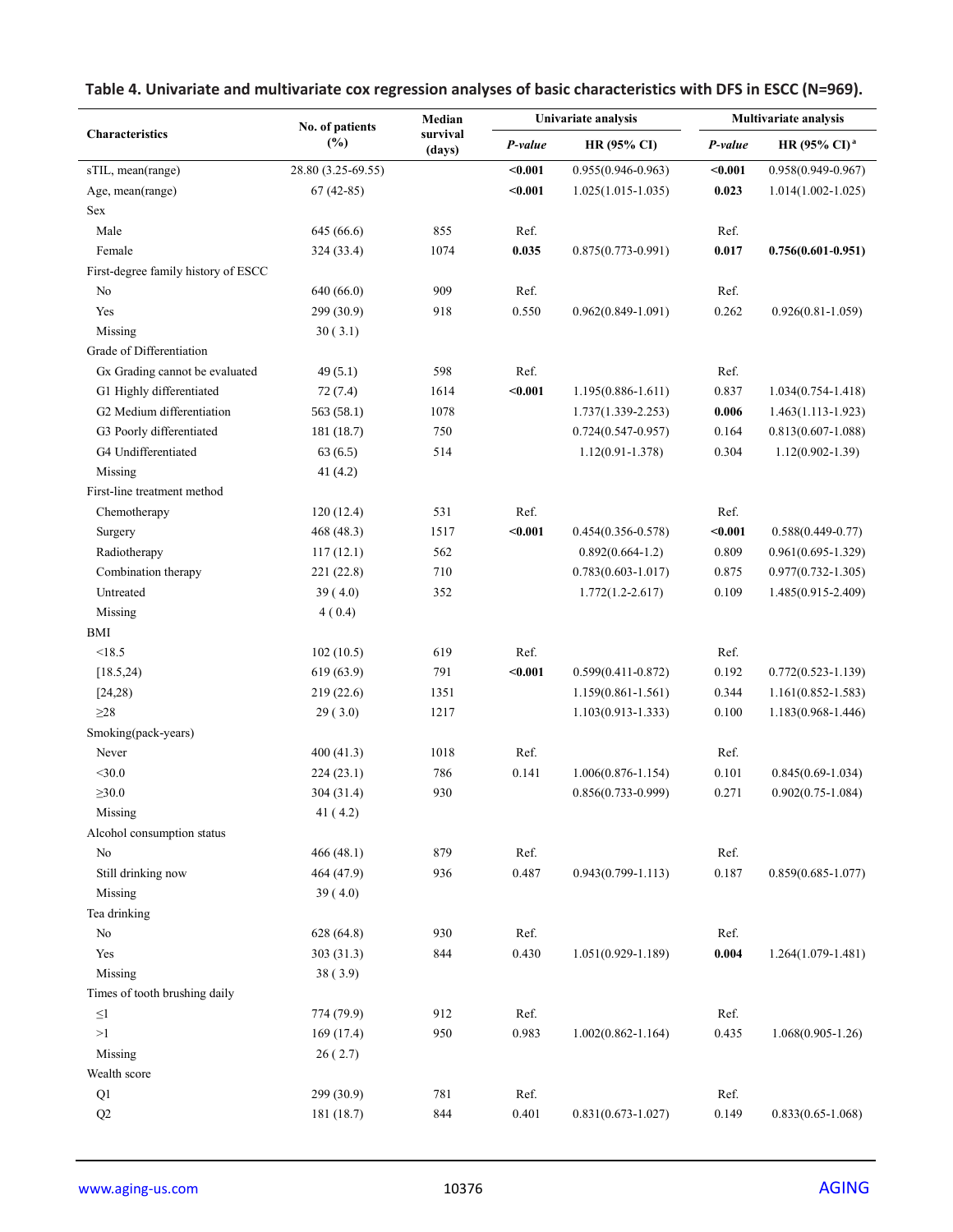| Q <sub>3</sub>        | 221(22.8)  | 936  |       | $0.992(0.811 - 1.213)$ | 0.808 | $0.972(0.772 - 1.223)$ |
|-----------------------|------------|------|-------|------------------------|-------|------------------------|
| Q4                    | 170(17.5)  | 952  |       | $0.928(0.762 - 1.131)$ | 0.293 | $0.89(0.716 - 1.106)$  |
| Q <sub>5</sub>        | 98(10.1)   | 1180 |       | $1.003(0.836 - 1.203)$ | 0.125 | $0.857(0.704 - 1.044)$ |
| Education level       |            |      |       |                        |       |                        |
| Illiteracy            | 360 (37.2) | 735  | Ref.  |                        | Ref.  |                        |
| Primary school        | 368(38.0)  | 986  | 0.073 | $0.828(0.638-1.074)$   | 0.200 | $0.807(0.582 - 1.12)$  |
| Junior high school    | 186 (19.2) | 1003 |       | $1.105(0.883 - 1.381)$ | 0.510 | $1.088(0.847-1.399)$   |
| High school and above | 55 (5.7)   | 1288 |       | $1(0.836 - 1.196)$     | 0.579 | $0.946(0.778-1.15)$    |

Abbreviations: DFS, disease-free survival; CI, confidence interval; HR, hazard ratio.

awith adjustment for sTIL, age, sex, grade of differentiation, first-line treatment method, BMI.



Figure 2. ROC analyses of esophageal squamous cell carcinoma (ESCC) patients. Additive prognostic value of SNPs and sTIL in patients with ESCC by comparison of area under the ROC curve (AUC) for (1) multivariate model with sTIL, SNPs and clinical characteristics, (2) multivariate model only with clinical characteristics.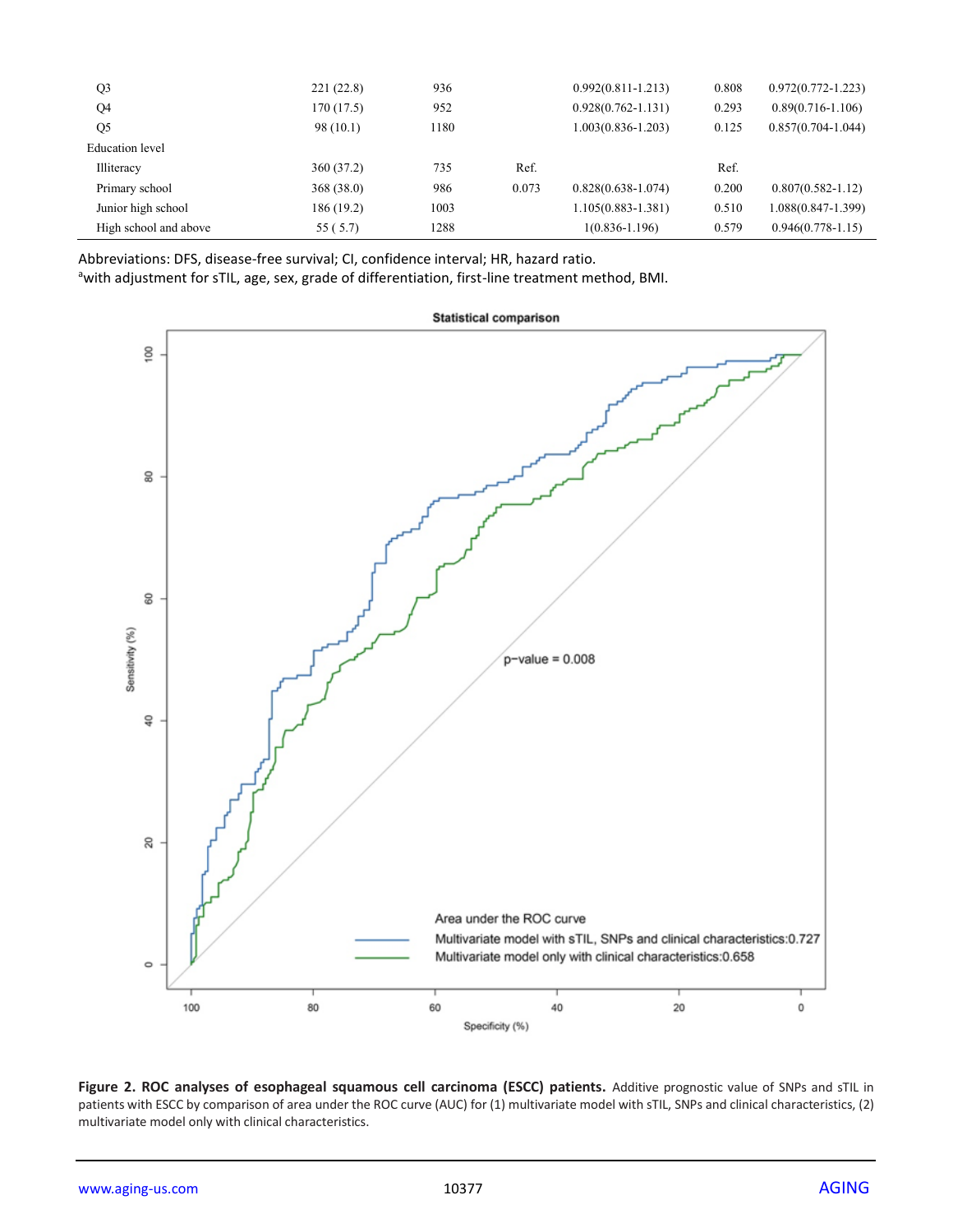This study has some limitations. The SNPs we studied are derived from genes that have been shown to contribute to the risk of ESCC, however they are not comprehensive on a genome-wide level. Besides, our study only involved patients from one region. Taizhou, its population with a combination of genetic characteristics from both north and south China [34], is geographically located at the north-south border and one of the highest esophageal cancer regions in China. Therefore, our studied population is a fairly good representative of the Chinese population. We have collected information on alcohol and tea consumption, as well as individual oral health, socioeconomic status, education level, and first-line treatment, and adjusted for these factors in our analysis. However, it should still be cautious in interpreting the results, given that China is a multi-ethnic country with large geographic variation.

The findings of this study lay the groundwork for future research into the mechanisms of how sTIL and SNPs affect ESCC patient prognosis. Future research should be carried out to generalize the outcome and search for genomic variations that explain the different immune responses in ESCC and the subsequent effect on patient survival.

## **CONCLUSIONS**

This study aimed to investigate the association between sTIL and SNPs, and to explore their prognostic value independent of the classical clinical variables of patients with ESCC. To the best of our knowledge, this is the first study to investigate the association between SNPs of genes known to be associated with a higher risk of EC with the proportion of sTIL and their impact on patient survival. We examined the percentage of sTIL and 101 SNPs from 59 ESCC risk-related genes in 969 patients. We found that 10 SNPs from 9 genes were associated with the percentage of sTIL, and 6 SNPs were associated with prognosis.

## **MATERIALS AND METHODS**

#### **Patients and sample selection**

We recruited and genotyped 1,190 EC patients between 2010 and 2013 in Taixing, China. The following inclusion criteria for cases were used: (1) age 40 – 85 years old and living in Taixing for at least five years; (2) suspected EC by endoscopy that was subsequently histopathologically confirmed. (3) newly diagnosed and newly treated with ESCC. The specific study design was as previously described [35–39]. Furthermore, 221 participants who were lost to follow-up or had low quality images from hematoxylin and eosin (H&E)-stained slides derived from tissue blocks were excluded. The patients' personal information and clinical data (e.g., smoking, drinking, and family history) were obtained by questionnaires and patients were staged according to the 7th edition of the American Joint Committee on Cancer staging system.

#### **Histologic evaluation of sTIL**

We used an unsupervised learning algorithm to independently perform tumor infiltrating cell detection for each analyzed image. The algorithm has been used in automated detection of tumor tissue on nuclear magnetic resonance sequences and the average MiMSeg (Mixture Model based Segmentation) has been demonstrated similar to the expert-curated decision with 89.2% consistency [40]. We scored TIL cells on the tissue slide image using the following three-step algorithm: 1) we first started with the RGB domain enhancement using a Gaussian mixture model (GMM). The GMM decomposition of signal distribution in each RGB channel was performed. The multi-class image quantization was realized based on the threshold values obtained after k-means clustering of all GMM components. An optimal number of classes was found with the use of Dunn criterion. Each level in the quantization process represents separate segments. The identified image segments were then automatically annotated into nuclei, cytoplasm, stroma and other type. 2) during the second step we focused on image segments annotated as nuclei. The lymphocyte nuclei were identified using the following features: i) the size of the lymphocyte nucleus with respect to the size of the other detected nuclei; ii) nucleus roundness; iii) nucleus eccentricity; iv) nucleus to cell size ratio; and v) nucleus staining variation. All the steps mentioned above are described in detail in Binczyk et al. [40]. The lymphocyte nucleus and cytoplasm were used to construct the lymphocytes; and 3) since stromal TILs are located either scattered or clustered in the stroma between the tumor cells but do not directly interact with tumor cells [41], identification of the tumor region is required. The percentage of sTIL's was calculated as the ratio between the area of stromal TILs and total stroma, limited to the tumor regions.

## **SNP genotyping and quality control**

We selected SNPs that were previously reported to be associated with ESCC in candidate genes or GWAS studies [42, 43]. A total of 101 SNPs from 59 genes were obtained for genotyping. The SNPs were genotyped by using a three-round multiplex polymerase chain reaction procedure with next-generation sequencing technology [44].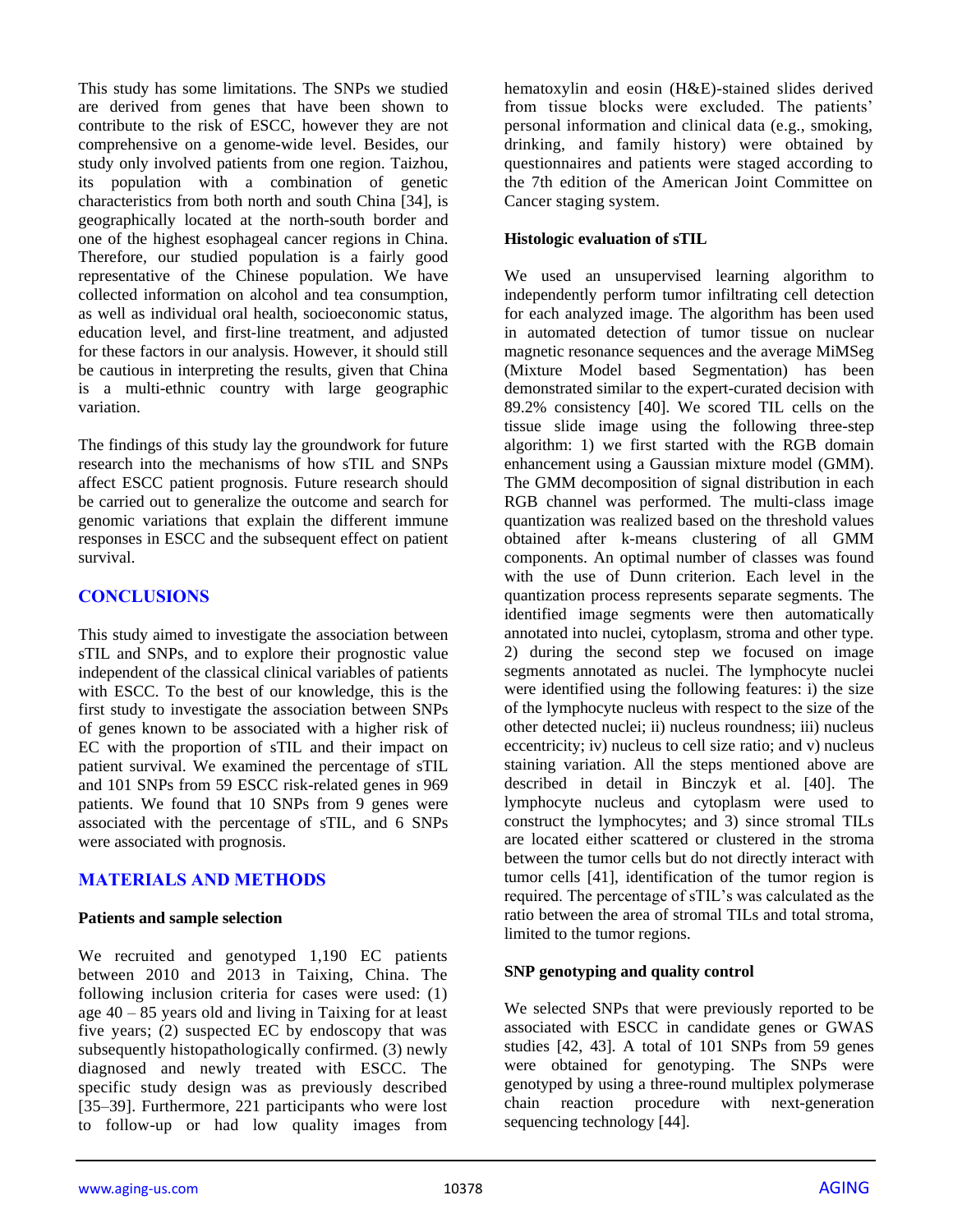#### **Follow-up**

The survival time of each patient was calculated from the date of diagnosis until the date of death or until the end of the follow-up procedure period. The survival time was expressed in days.

#### **Statistical analysis**

Distributions of continuous variables were evaluated using the Kruskal-Wallis H, and Shapiro-Wilk tests. Parametric continuous data are expressed as mean and 95% confidence intervals (95% CI). Categorical data were presented as numbers and percentages. Correlations between the genotype frequencies and clinical information were analyzed using a Chi-square test. The correlation between sTIL and SNPs was analyzed with a Kruskal-Wallis H test since the percentage of sTIL did not meet the prerequisites for parametric testing method.

Disease-free survival (DFS) was defined as the time which begins at diagnosis and up to recurrence of ESCC or the time of any death or last follow-up. Kaplan-Meier curves were displayed to evaluate long-term DFS and comparisons were performed with the log-rank test.

The Cox proportional hazard model was used for univariable analysis and multi-variable association analysis between SNPs and prognosis, adjusting for sTIL, age, sex, first-line treatment method, and BMI (i.e., confounding factors associated with ESCC survival) (Table 4). Univariate Cox regression analysis stratified by first-line treatment method was used to analyze the effect of SNPs on prognosis (Supplementary Table 1). The multivariate model with adjusting for TNM staging and other clinical characteristics was used only for the 507 patients who had clinical staging information (Supplementary Tables 2, 3). The hazard ratio (HR) and 95% confidence interval were estimated.

To investigate whether the inclusion of sTIL and SNP could improve the accuracy of a general prediction model with only clinical characteristics, we randomly divided 969 individuals into a 70% training set for training the model and a 30% test set for calculating the accuracy of the model. Receiver operating characteristic (ROC) curve was used to compare the sensitivity and specificity of each parameter for predicting disease-free survival. Area under curve (AUC) was calculated to compare model fit superiority and statistical significance was calculated by Delong's test [45].

Statistical analyses were performed using R software (version 3.5.1, [http://cran.r-project.org\)](http://cran.r-project.org/) and SPSS (version 21). A threshold of  $P < 0.05$  was considered to be statistically significant and all tests were two-sided. Patients with missing values on any of the analyzed predictors were excluded from the univariable analysis and multivariable analyses.

#### **Ethical approval and consent to participate**

All participants provided written informed consent. This project was approved by the institutional review boards of the School of Life Sciences, Fudan University and Qilu Hospital, Shandong University. This study was conducted in compliance with the Measures for the Administration of Human Genetic Resources issued by the Ministry of Science and Technology and the Ministry of Public Health, China, and the Declaration of Helsinki or comparable ethical standards.

#### **Consent for publication**

Written informed consent for publication was obtained from all participants.

#### **Availability of supporting data**

The datasets generated during and analyzed during the current study are available from the corresponding author on reasonable request.

## **Abbreviations**

ESCC: esophageal squamous cell carcinoma; sTIL: stromal tumor infiltrating lymphocytes; SNPs: single nucleotide polymorphisms; GMM: gaussian mixture model; DFS: disease-free survival; AUC: area under curve; ROC: receiver operating characteristic.

## **AUTHOR CONTRIBUTIONS**

CS designed the study, made substantial contributions to conception and contributed to writing the manuscript. HC participated in writing the manuscript and data analysis. FB, RZ and JF participated in the design of the study and in critical revision of the manuscript draft. XY, ZY, DK and PŁ contributed with data evaluation and discussed experimental strategy and data interpretation. TZ, ML, LJ and JP contributed to design of the study, conceived data recording and analysis. XC and WY conceived the study, performed experiments and essentially wrote the manuscript. All authors provided comments to the draft manuscript, and read and approved the final manuscript.

# **ACKNOWLEDGMENTS**

We would like to thank the interviewers and technicians of Fudan-Taizhou Institute of Health Sciences for their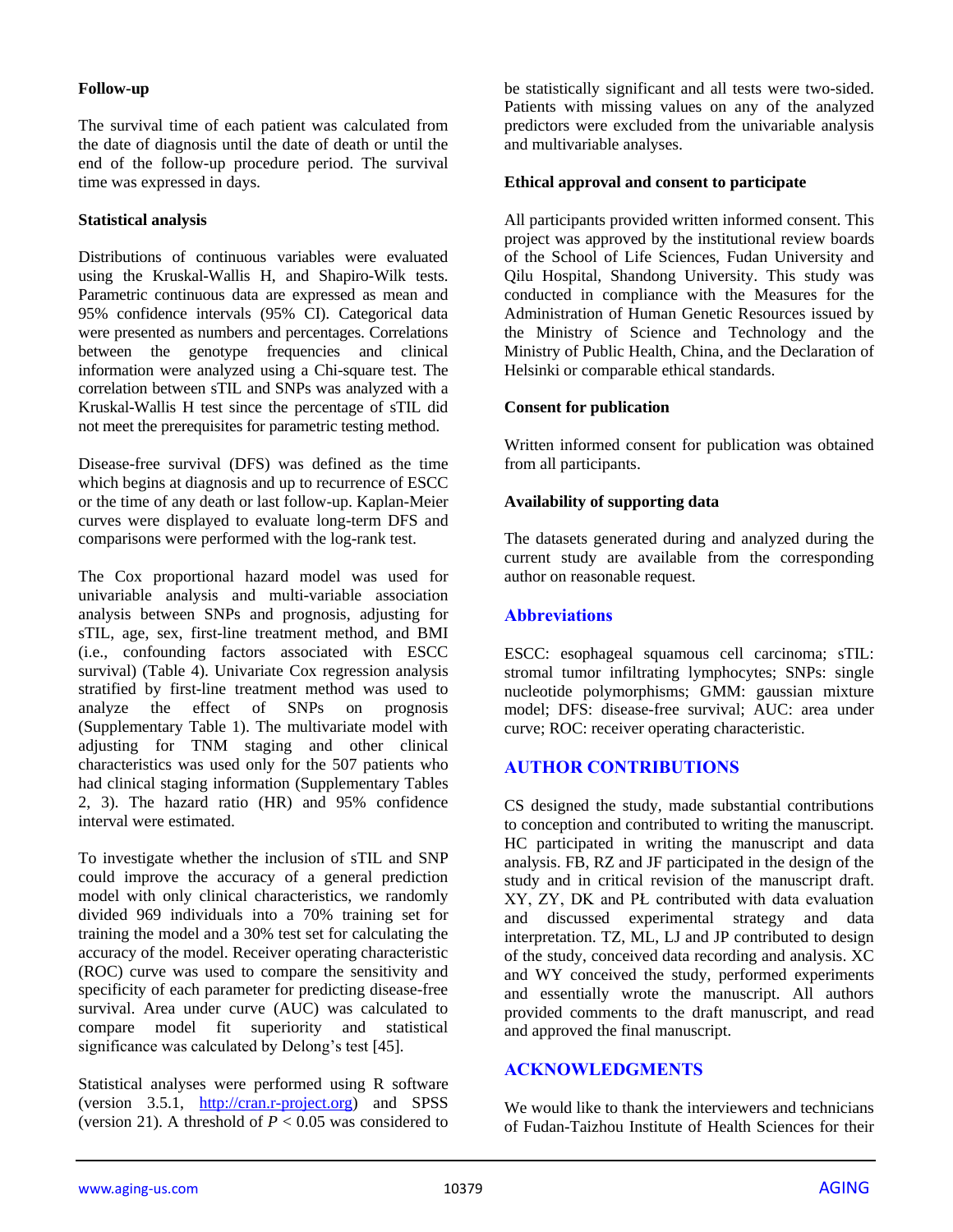invaluable contribution to the data collection and sample preparation, the staff of Taixing Center for Disease Control and Prevention for helping with the field work, and the staff of Taixing People's Hospital for the assistance with sample collection.

#### **CONFLICTS OF INTEREST**

The authors declare that they have no conflicts of interest.

#### **FUNDING**

This study was supported by the National Key Research and Development program of China (grant number: 2017YFC0907500, 2017YFC0907000, 2019YFC1315804, and 2016YFC0901403), the National Natural Science Foundation of China (grant number: 91846302), the Key Basic Research Grants from Science and Technology Commission of Shanghai Municipality, China (grant number: 16JC1400501), Shanghai Municipal Science and Technology Major Project (grant number: 2017SHZDZX01), and the International Science and Technology Cooperation Program of China (grant number: 2015DFE32790).

#### **REFERENCES**

1. Bray F, Ferlay J, Soerjomataram I, Siegel RL, Torre LA, Jemal A. Global cancer statistics 2018: GLOBOCAN estimates of incidence and mortality worldwide for 36 cancers in 185 countries. CA Cancer J Clin. 2018; 68:394–424.

<https://doi.org/10.3322/caac.21492> PMI[D:30207593](https://pubmed.ncbi.nlm.nih.gov/30207593)

- 2. Zhang Y. Epidemiology of esophageal cancer. World J Gastroenterol. 2013; 19:5598–606. <https://doi.org/10.3748/wjg.v19.i34.5598> PMID[:24039351](https://pubmed.ncbi.nlm.nih.gov/24039351)
- 3. Alsop BR, Sharma P. Esophageal cancer. Gastroenterol Clin North Am. 2016; 45:399–412. <https://doi.org/10.1016/j.gtc.2016.04.001> PMID[:27546839](https://pubmed.ncbi.nlm.nih.gov/27546839)
- 4. Siegel RL, Miller KD, Jemal A. Cancer statistics, 2019. CA Cancer J Clin. 2019; 69:7–34. <https://doi.org/10.3322/caac.21551> PMI[D:30620402](https://pubmed.ncbi.nlm.nih.gov/30620402)
- 5. Luen SJ, Savas P, Fox SB, Salgado R, Loi S. Tumourinfiltrating lymphocytes and the emerging role of immunotherapy in breast cancer. Pathology. 2017; 49:141–55. <https://doi.org/10.1016/j.pathol.2016.10.010> PMID[:28049579](https://pubmed.ncbi.nlm.nih.gov/28049579)
- 6. Fridman WH, Pagès F, Sautès-Fridman C, Galon J. The immune contexture in human tumours: impact on clinical outcome. Nat Rev Cancer. 2012; 12:298–306.

<https://doi.org/10.1038/nrc3245> PMI[D:22419253](https://pubmed.ncbi.nlm.nih.gov/22419253)

- 7. Zitvogel L, Kepp O, Kroemer G. Immune parameters affecting the efficacy of chemotherapeutic regimens. Nat Rev Clin Oncol. 2011; 8:151–60. <https://doi.org/10.1038/nrclinonc.2010.223> PMI[D:21364688](https://pubmed.ncbi.nlm.nih.gov/21364688)
- 8. Stoll G, Enot D, Mlecnik B, Galon J, Zitvogel L, Kroemer G. Immune-related gene signatures predict the outcome of neoadjuvant chemotherapy. Oncoimmunology. 2014; 3:e27884. <https://doi.org/10.4161/onci.27884> PMID[:24790795](https://pubmed.ncbi.nlm.nih.gov/24790795)
- 9. Lee WS, Kang M, Baek JH, Lee JI, Ha SY. Clinical impact of tumor-infiltrating lymphocytes for survival in curatively resected stage IV colon cancer with isolated liver or lung metastasis. Ann Surg Oncol. 2013; 20:697–702. <https://doi.org/10.1245/s10434-012-2752-1> PMI[D:23224827](https://pubmed.ncbi.nlm.nih.gov/23224827)
- 10. Kocián P, Šedivcová M, Drgáč J, Cerná K, Hoch J, Kodet R, Bartůňková J, Špíšek R, Fialová A. Tumor-infiltrating lymphocytes and dendritic cells in human colorectal cancer: their relationship to KRAS mutational status and disease recurrence. Hum Immunol. 2011; 72:1022–28. <https://doi.org/10.1016/j.humimm.2011.07.312>

PMI[D:21884745](https://pubmed.ncbi.nlm.nih.gov/21884745)

11. Liu H, Zhang T, Ye J, Li H, Huang J, Li X, Wu B, Huang X, Hou J. Tumor-infiltrating lymphocytes predict response to chemotherapy in patients with advance non-small cell lung cancer. Cancer Immunol Immunother. 2012; 61:1849–56. <https://doi.org/10.1007/s00262-012-1231-7>

PMI[D:22456757](https://pubmed.ncbi.nlm.nih.gov/22456757)

- 12. Taube JM, Klein A, Brahmer JR, Xu H, Pan X, Kim JH, Chen L, Pardoll DM, Topalian SL, Anders RA. Association of PD-1, PD-1 ligands, and other features of the tumor immune microenvironment with response to anti-PD-1 therapy. Clin Cancer Res. 2014; 20:5064–74. <https://doi.org/10.1158/1078-0432.CCR-13-3271> PMI[D:24714771](https://pubmed.ncbi.nlm.nih.gov/24714771)
- 13. Salgado R, Denkert C, Demaria S, Sirtaine N, Klauschen F, Pruneri G, Wienert S, Van den Eynden G, Baehner FL, Penault-Llorca F, Perez EA, Thompson EA, Symmans WF, et al, and International TILs Working Group 2014. The evaluation of tumor-infiltrating lymphocytes (TILs) in breast cancer: recommendations by an international TILs working group 2014. Ann Oncol. 2015; 26:259–71. <https://doi.org/10.1093/annonc/mdu450> PMI[D:25214542](https://pubmed.ncbi.nlm.nih.gov/25214542)
- 14. Kojima T, Doi T. Immunotherapy for esophageal squamous cell carcinoma. Curr Oncol Rep. 2017; 19:33.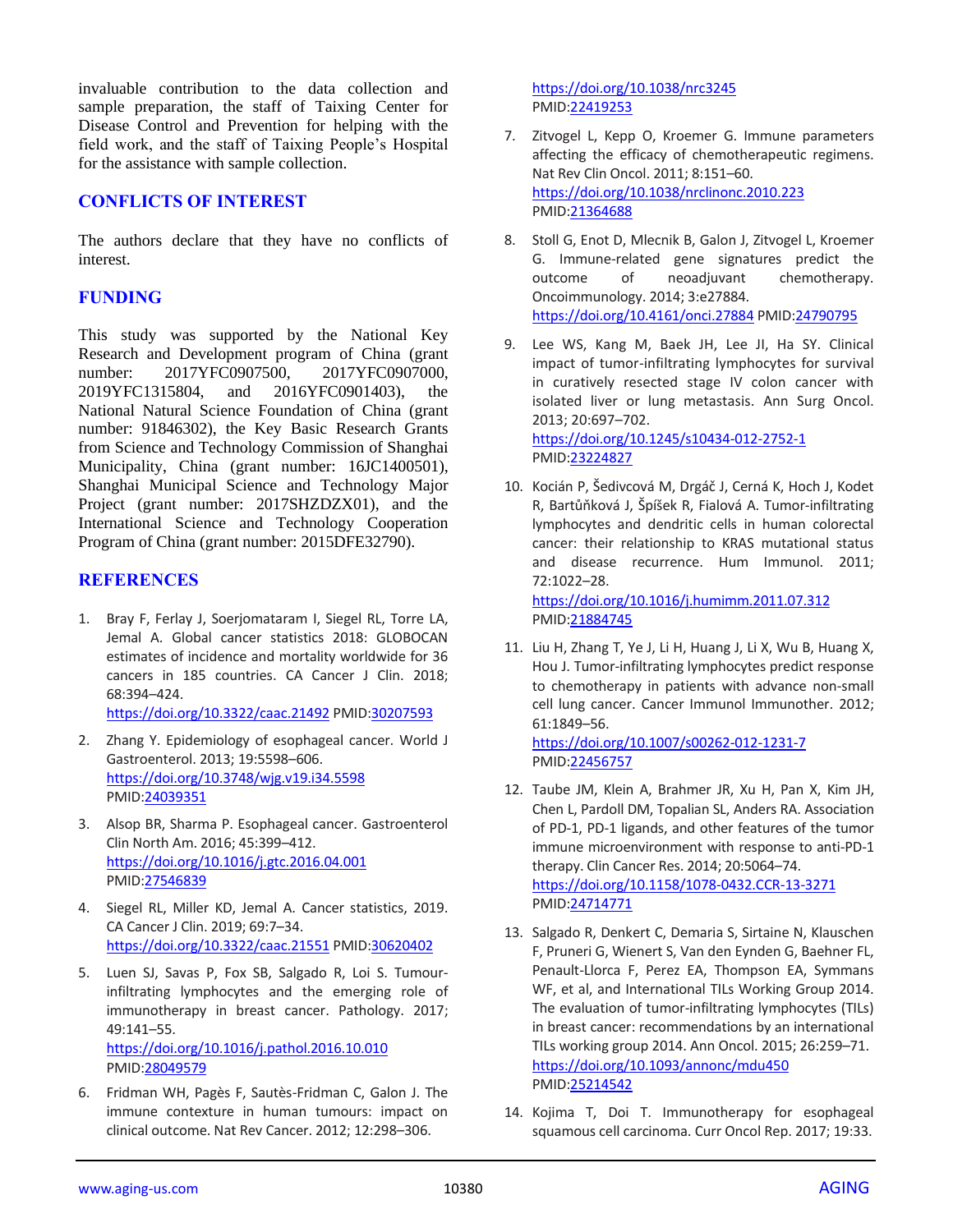<https://doi.org/10.1007/s11912-017-0590-9> PMID[:28361224](https://pubmed.ncbi.nlm.nih.gov/28361224)

- 15. Arens R, Schoenberger SP. Plasticity in programming of effector and memory CD8 T-cell formation. Immunol Rev. 2010; 235:190–205. <https://doi.org/10.1111/j.0105-2896.2010.00899.x> PMID[:20536564](https://pubmed.ncbi.nlm.nih.gov/20536564)
- 16. Shevach EM. Mechanisms of foxp3+ T regulatory cellmediated suppression. Immunity. 2009; 30:636–45. <https://doi.org/10.1016/j.immuni.2009.04.010> PMID[:19464986](https://pubmed.ncbi.nlm.nih.gov/19464986)
- 17. Egan KM, Nabors LB, Olson JJ, Monteiro AN, Browning JE, Madden MH, Thompson RC. Rare TP53 genetic variant associated with glioma risk and outcome. J Med Genet. 2012; 49:420–21. <https://doi.org/10.1136/jmedgenet-2012-100941> PMID[:22706378](https://pubmed.ncbi.nlm.nih.gov/22706378)
- 18. Lin WY, Camp NJ, Cannon-Albright LA, Allen-Brady K, Balasubramanian S, Reed MW, Hopper JL, Apicella C, Giles GG, Southey MC, Milne RL, Arias-Pérez JI, Menéndez-Rodríguez P, et al. A role for XRCC2 gene polymorphisms in breast cancer risk and survival. J Med Genet. 2011; 48:477–84. <https://doi.org/10.1136/jmedgenet-2011-100018> PMID[:21632523](https://pubmed.ncbi.nlm.nih.gov/21632523)
- 19. Bozzetti F, Andreola S, Bertario L. Pathological features of rectal cancer after preoperative radiochemotherapy. Int J Colorectal Dis. 1998; 13:54–55. <https://doi.org/10.1007/s003840050134> PMID[:9548104](https://pubmed.ncbi.nlm.nih.gov/9548104)
- 20. Koag MC, Kou Y, Ouzon-Shubeita H, Lee S. Transitionstate destabilization reveals how human DNA polymerase β proceeds across the chemically unstable lesion N7-methylguanine. Nucleic Acids Res. 2014; 42:8755–66.

<https://doi.org/10.1093/nar/gku554> PMID[:24966350](https://pubmed.ncbi.nlm.nih.gov/24966350)

- 21. Jiang D, Liu Y, Wang H, Wang H, Song Q, Sujie A, Huang J, Xu Y, Zeng H, Tan L, Hou Y, Xu C. Tumour infiltrating lymphocytes correlate with improved survival in patients with esophageal squamous cell carcinoma. Sci Rep. 2017; 7:44823. <https://doi.org/10.1038/srep44823> PMID[:28322245](https://pubmed.ncbi.nlm.nih.gov/28322245)
- 22. Romagnoli G, Wiedermann M, Hübner F, Wenners A, Mathiak M, Röcken C, Maass N, Klapper W, Alkatout I. Morphological evaluation of tumor-infiltrating lymphocytes (TILs) to investigate invasive breast cancer immunogenicity, reveal lymphocytic networks and help relapse prediction: a retrospective study. Int J Mol Sci. 2017; 18:1936.

<https://doi.org/10.3390/ijms18091936> PMID[:28885584](https://pubmed.ncbi.nlm.nih.gov/28885584)

- 23. Galvan A, Colombo F, Frullanti E, Dassano A, Noci S, Wang Y, Eisen T, Matakidou A, Tomasello L, Vezzalini M, Sorio C, Dugo M, Ambrogi F, et al. Germline polymorphisms and survival of lung adenocarcinoma patients: a genome-wide study in two European patient series. Int J Cancer. 2015; 136:E262–71. <https://doi.org/10.1002/ijc.29195> PMID[:25196286](https://pubmed.ncbi.nlm.nih.gov/25196286)
- 24. Park JY, Lee WK, Jung DK, Choi JE, Park TI, Lee EB, Cho S, Park JY, Cha SI, Kim CH, Kam S, Jung TH, Jheon S. Polymorphisms in the FAS and FASL genes and survival of early stage non-small cell lung cancer. Clin Cancer Res. 2009; 15:1794–800. <https://doi.org/10.1158/1078-0432.CCR-08-1770> PMID: 19240174
- 25. Hu Y, Xu Y, Wang Y, Ouyang T, Li JF, Wang TF, Fan ZQ, Fan T, Lin BY, Geng PL, Xie YT. [Prognostic role of apoptosis-related gene Fas-1377 and -670 polymorphisms in breast cancer]. Zhonghua Zhong Liu Za Zhi. 2009; 31:104–07. PMI[D:19538884](https://pubmed.ncbi.nlm.nih.gov/19538884)
- 26. Knechtel G, Hofmann G, Gerger A, Renner W, Langsenlehner T, Szkandera J, Wolf G, Samonigg H, Krippl P, Langsenlehner U. Analysis of common germline polymorphisms as prognostic factors in patients with lymph node-positive breast cancer. J Cancer Res Clin Oncol. 2010; 136:1813–19. <https://doi.org/10.1007/s00432-010-0839-2> PMI[D:20204402](https://pubmed.ncbi.nlm.nih.gov/20204402)
- 27. Zhong-Xing Z, Yuan-Yuan M, Hai Zhen M, Jian-Gang Z, Li-Feng Z. FAS-1377 G/A (rs2234767) polymorphism and cancer susceptibility: a meta-analysis of 17,858 cases and 24,311 controls. PLoS One. 2013; 8:e73700. <https://doi.org/10.1371/journal.pone.0073700> PMI[D:24014103](https://pubmed.ncbi.nlm.nih.gov/24014103)
- 28. Sibley K, Rollinson S, Allan JM, Smith AG, Law GR, Roddam PL, Skibola CF, Smith MT, Morgan GJ. Functional FAS promoter polymorphisms are associated with increased risk of acute myeloid leukemia. Cancer Res. 2003; 63:4327–30. PMID: 12907599
- 29. Huang QR, Morris D, Manolios N. Identification and characterization of polymorphisms in the promoter region of the human Apo-1/Fas (CD95) gene. Mol Immunol. 1997; 34:577–82. [https://doi.org/10.1016/s0161-5890\(97\)00081-3](https://doi.org/10.1016/s0161-5890(97)00081-3) PMI[D:9393960](https://pubmed.ncbi.nlm.nih.gov/9393960)
- 30. Sun T, Miao X, Zhang X, Tan W, Xiong P, Lin D. Polymorphisms of death pathway genes FAS and FASL in esophageal squamous-cell carcinoma. J Natl Cancer Inst. 2004; 96:1030–36.

<https://doi.org/10.1093/jnci/djh187> PMID: 15240787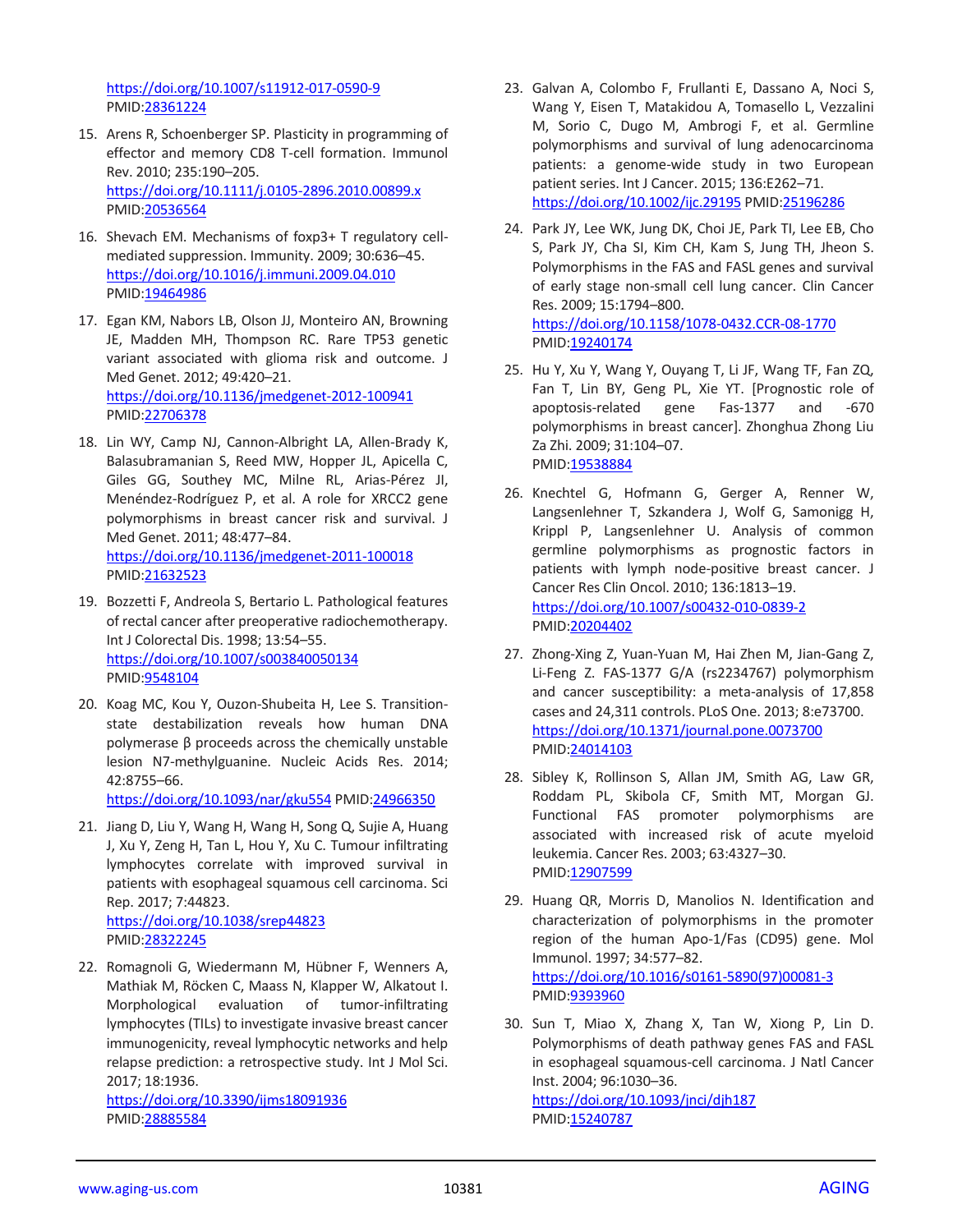- 31. Huang S, Huang Z, Ma C, Luo L, Li YF, Wu YL, Ren Y, Feng C. Acidic leucine-rich nuclear phosphoprotein-32A expression contributes to adverse outcome in acute myeloid leukemia. Ann Transl Med. 2020; 8:345. <https://doi.org/10.21037/atm.2020.02.54> PMID[:32355789](https://pubmed.ncbi.nlm.nih.gov/32355789)
- 32. Koag MC, Jung H, Kou Y, Lee S. Bypass of the major alkylative DNA lesion by human DNA polymerase η. Molecules. 2019; 24:3928. <https://doi.org/10.3390/molecules24213928> PMID[:31683505](https://pubmed.ncbi.nlm.nih.gov/31683505)
- 33. Kou Y, Koag MC, Lee S. Structural and kinetic studies of the effect of guanine N7 alkylation and metal cofactors on DNA replication. Biochemistry. 2018; 57:5105–16. <https://doi.org/10.1021/acs.biochem.8b00331> PMID[:29957995](https://pubmed.ncbi.nlm.nih.gov/29957995)
- 34. Suo C, Xu H, Khor CC, Ong RT, Sim X, Chen J, Tay WT, Sim KS, Zeng YX, Zhang X, Liu J, Tai ES, Wong TY, et al. Natural positive selection and north-south genetic diversity in East Asia. Eur J Hum Genet. 2012; 20:102–10. <https://doi.org/10.1038/ejhg.2011.139> PMID[:21792231](https://pubmed.ncbi.nlm.nih.gov/21792231)
- 35. Chen X, Yuan Z, Lu M, Zhang Y, Jin L, Ye W. Poor oral health is associated with an increased risk of esophageal squamous cell carcinoma - a populationbased case-control study in China. Int J Cancer. 2017; 140:626–35. <https://doi.org/10.1002/ijc.30484>

PMID[:27778330](https://pubmed.ncbi.nlm.nih.gov/27778330)

- 36. Chen T, Cheng H, Chen X, Yuan Z, Yang X, Zhuang M, Lu M, Jin L, Ye W. Family history of esophageal cancer increases the risk of esophageal squamous cell carcinoma. Sci Rep. 2015; 5:16038. <https://doi.org/10.1038/srep16038> PMID[:26526791](https://pubmed.ncbi.nlm.nih.gov/26526791)
- 37. Yang X, Chen X, Zhuang M, Yuan Z, Nie S, Lu M, Jin L, Ye W. Smoking and alcohol drinking in relation to the risk of esophageal squamous cell carcinoma: a populationbased case-control study in China. Sci Rep. 2017; 7:17249.

<https://doi.org/10.1038/s41598-017-17617-2> PMID[:29222520](https://pubmed.ncbi.nlm.nih.gov/29222520)

38. Suo C, Yang Y, Yuan Z, Zhang T, Yang X, Qing T, Gao P, Shi L, Fan M, Cheng H, Lu M, Jin L, Chen X, Ye W. Alcohol intake interacts with functional genetic polymorphisms of aldehyde dehydrogenase (ALDH2) and alcohol dehydrogenase (ADH) to increase esophageal squamous cell cancer risk. J Thorac Oncol. 2019; 14:712–25.

<https://doi.org/10.1016/j.jtho.2018.12.023> PMI[D:30639619](https://pubmed.ncbi.nlm.nih.gov/30639619)

- 39. Suo C, Qing T, Liu Z, Yang X, Yuan Z, Yang YJ, Fan M, Zhang T, Lu M, Jin L, Chen X, Ye W. Differential cumulative risk of genetic polymorphisms in familial and nonfamilial esophageal squamous cell carcinoma. Cancer Epidemiol Biomarkers Prev. 2019; 28:2014–21. <https://doi.org/10.1158/1055-9965.EPI-19-0484> PMI[D:31562207](https://pubmed.ncbi.nlm.nih.gov/31562207)
- 40. Binczyk F, Stjelties B, Weber C, Goetz M, Meier-Hein K, Meinzer HP, Bobek-Billewicz B, Tarnawski R, Polanska J. MiMSeg - an algorithm for automated detection of tumor tissue on NMR apparent diffusion coefficient maps. Inf Sci.2017; 384:235–48. <https://doi.org/10.1016/j.ins.2016.07.052>
- 41. Khoury T, Nagrale V, Opyrchal M, Peng X, Wang D, Yao S. Prognostic significance of stromal versus intratumoral infiltrating lymphocytes in different subtypes of breast cancer treated with cytotoxic neoadjuvant chemotherapy. Appl Immunohistochem Mol Morphol. 2018; 26:523–32. <https://doi.org/10.1097/PAI.0000000000000466> PMI[D:28187033](https://pubmed.ncbi.nlm.nih.gov/28187033)
- 42. Wu C, Kraft P, Zhai K, Chang J, Wang Z, Li Y, Hu Z, He Z, Jia W, Abnet CC, Liang L, Hu N, Miao X, et al. Genomewide association analyses of esophageal squamous cell carcinoma in Chinese identify multiple susceptibility loci and gene-environment interactions. Nat Genet. 2012; 44:1090–97. <https://doi.org/10.1038/ng.2411> PMID[:22960999](https://pubmed.ncbi.nlm.nih.gov/22960999)
- 43. Cui R, Kamatani Y, Takahashi A, Usami M, Hosono N, Kawaguchi T, Tsunoda T, Kamatani N, Kubo M, Nakamura Y, Matsuda K. Functional variants in ADH1B and ALDH2 coupled with alcohol and smoking synergistically enhance esophageal cancer risk. Gastroenterology. 2009; 137:1768–75. <https://doi.org/10.1053/j.gastro.2009.07.070> PMI[D:19698717](https://pubmed.ncbi.nlm.nih.gov/19698717)
- 44. Chen K, Zhou YX, Li K, Qi LX, Zhang QF, Wang MC, Xiao JH. A novel three-round multiplex PCR for SNP genotyping with next generation sequencing. Anal Bioanal Chem. 2016; 408:4371–77. <https://doi.org/10.1007/s00216-016-9536-6> PMI[D:27113460](https://pubmed.ncbi.nlm.nih.gov/27113460)
- 45. DeLong ER, DeLong DM, Clarke-Pearson DL. Comparing the areas under two or more correlated receiver operating characteristic curves: a nonparametric approach. Biometrics. 1988; 44:837–45. <https://doi.org/10.2307/2531595> PMI[D:3203132](https://pubmed.ncbi.nlm.nih.gov/3203132)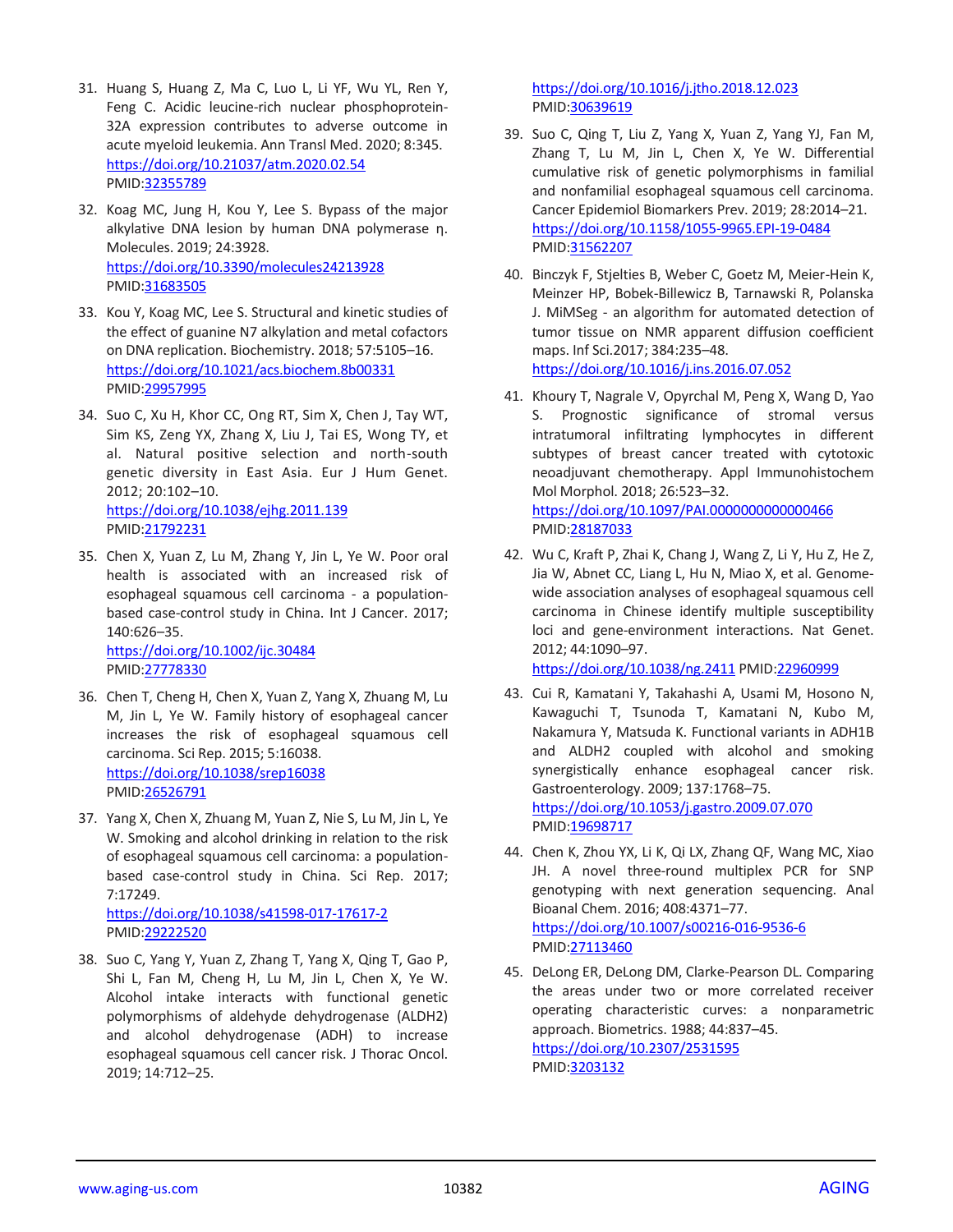## **SUPPLEMENTARY MATERIALS**

# **Supplementary Figure**



**Supplementary Figure 1. Comparison of sTIL between different genotypes of 10 SNPs with significant differences.** (**A**–**J**) The vertical axis represents the percentage of sTIL and the horizontal axis is the genotypes of each SNP. \* P < 0.05; \*\* P < 0.01; \*\*\* P < 0.001.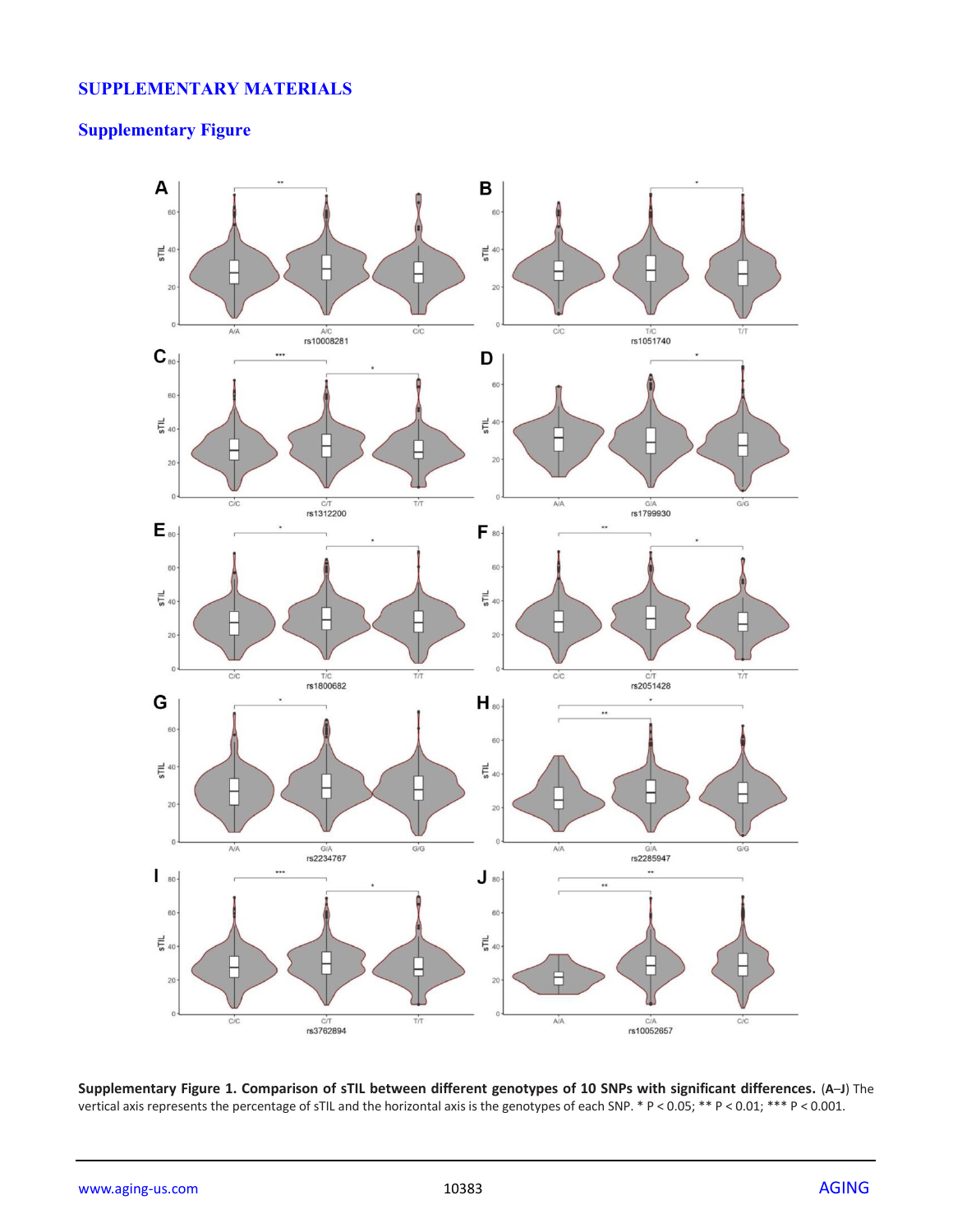## **Supplementary Tables**

Please browse Full Text version to see the data of Supplementary Table 1.

**Supplementary Table 1. Univariate cox regression analyses of SNPs for DFS stratified by first-line treatment (N=969).**

|            |                 | <b>Median</b><br>Gene<br>A/B |         |       |                    | Univariate analysis |                        | <b>Multivariate analysis</b> |                                   |  |
|------------|-----------------|------------------------------|---------|-------|--------------------|---------------------|------------------------|------------------------------|-----------------------------------|--|
| <b>SNP</b> | <b>Position</b> | (or the<br>nearest)          | alleles | Count | survival<br>(days) | P-value             | HR $(95\% \text{ CI})$ | P-value                      | HR $(95\% \text{ CI})$            |  |
| rs1801131  | chr1:11794419   | <b>MTHFR</b>                 | A/A     | 338   | 1172               | 0.230               | Ref.                   |                              |                                   |  |
|            |                 |                              | A/C     | 123   | 1051               |                     | $1.059(0.8-1.402)$     | 0.497                        | $1.105(0.829 - 1.472)^{a}$        |  |
|            |                 |                              | C/C     | 18    | 563                |                     | 1.635(0.929-2.876)     | 0.023                        | $1.947(1.098-3.453)^{a}$          |  |
| rs994771   | chr4:99406646   | LOC102723576                 | C/C     | 53    | 768                | 0.480               | Ref.                   |                              |                                   |  |
|            |                 |                              | T/C     | 200   | 1033               |                     | $0.828(0.558-1.228)$   | 0.406                        | $0.844(0.566-1.259)$ <sup>a</sup> |  |
|            |                 |                              | T/T     | 240   | 1225               |                     | $0.787(0.534-1.16)$    | 0.246                        | $0.793(0.535 - 1.174)^{a}$        |  |
| rs2234767  | chr10:88989499  | FAS                          | A/A     | 59    | 896                | 0.018               | Ref.                   |                              |                                   |  |
|            |                 | ACTA2                        | G/A     | 254   | 1482               |                     | $0.746(0.511-1.09)$    | 0.025                        | $0.640(0.434-0.945)^{b}$          |  |
|            |                 |                              | G/G     | 184   | 855                |                     | $1.067(0.727 - 1.566)$ | 0.829                        | $0.957(0.645 - 1.421)^{b}$        |  |
| rs1800682  | chr10:88990206  | FAS                          | C/C     | 70    | 1092               | 0.020               | Ref.                   |                              |                                   |  |
|            |                 | ACTA2                        | T/C     | 269   | 1424               |                     | $0.825(0.575 - 1.182)$ | 0.064                        | $0.706(0.488-1.021)$ <sup>b</sup> |  |
|            |                 |                              | T/T     | 157   | 837                |                     | $1.192(0.82 - 1.732)$  | 0.911                        | $1.022(0.693 - 1.509)^{b}$        |  |
| rs8030672  | chr15:68766745  | ANP32A                       | T/A     | 30    | 1734               | 0.085               | Ref.                   |                              |                                   |  |
|            |                 |                              | T/T     | 475   | 1014               |                     | 1.663(0.932-2.969)     | 0.318                        | $1.350(0.749 - 2.433)^{a}$        |  |
| rs25487    | chr19:43551574  | XRCC1                        | A/A     | 21    | 883                | 0.107               | Ref.                   |                              |                                   |  |
|            |                 |                              | G/A     | 185   | 801                |                     | $0.875(0.502 - 1.527)$ | 0.389                        | $0.779(0.442 - 1.375)^{a}$        |  |
|            |                 |                              | G/G     | 290   | 1378               |                     | $0.692(0.4-1.197)$     | 0.057                        | $0.578(0.328-1.017)$ <sup>a</sup> |  |

| Supplementary Table 2. Univariate and multivariate cox regression analyses of SNPs for DFS (N=507). |  |  |
|-----------------------------------------------------------------------------------------------------|--|--|
|-----------------------------------------------------------------------------------------------------|--|--|

Abbreviations: DFS, disease-free survival; CI, confidence interval; HR, hazard ratio.

awith adjustment for sTIL, age, sex, TNM stage, grade of differentiation, first-line treatment method, BMI.

bwith adjustment for age, sex, TNM stage, grade of differentiation, first-line treatment method, BMI.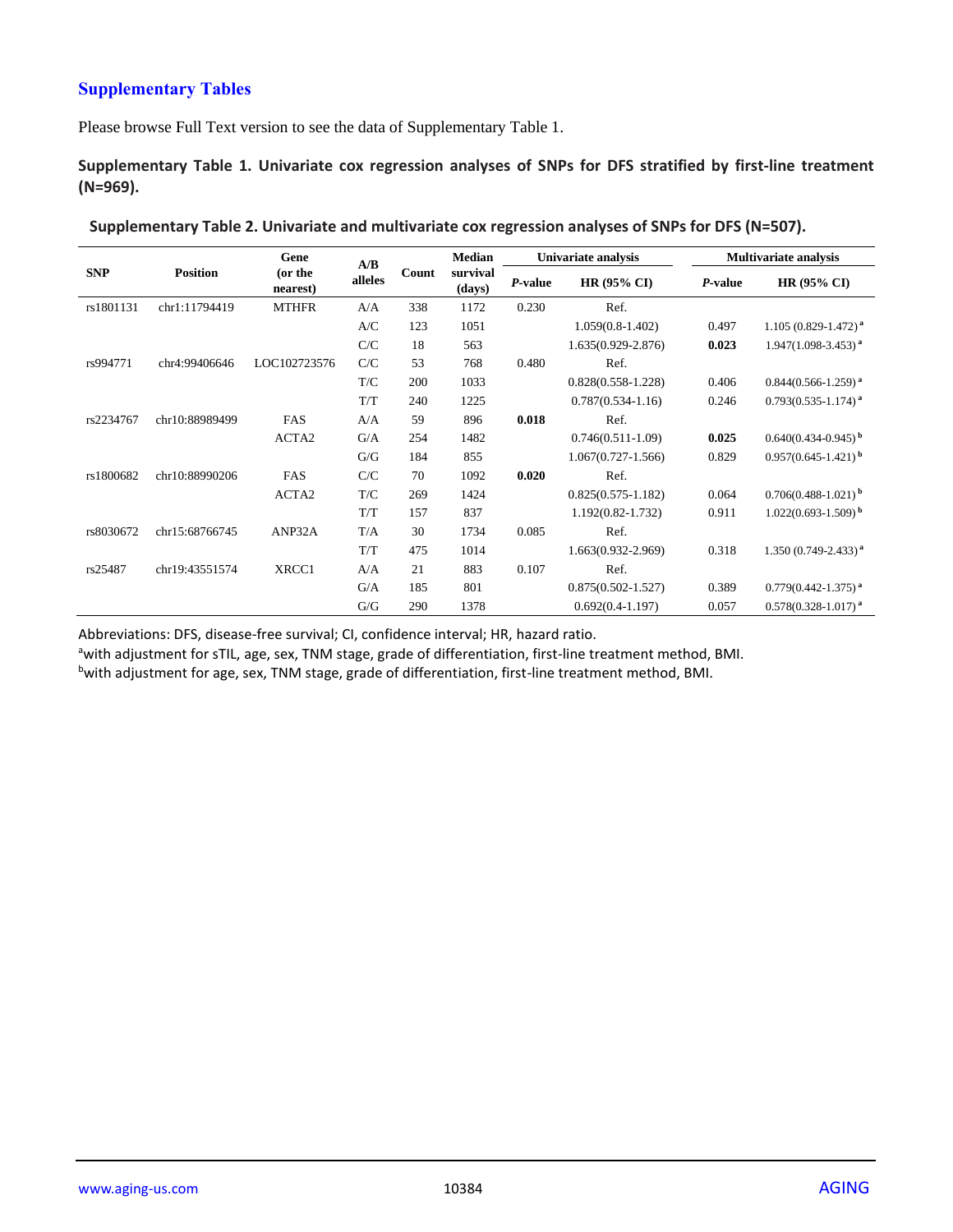|                                     | No. of patients    | <b>Median</b>      |         | Univariate analysis    | <b>Multivariate analysis</b> |                          |  |
|-------------------------------------|--------------------|--------------------|---------|------------------------|------------------------------|--------------------------|--|
| <b>Characteristics</b>              | (%)                | survival<br>(days) | P-value | HR (95% CI)            | P-value                      | HR (95% CI) <sup>a</sup> |  |
| sTIL, mean(range)                   | 28.47 (5.13-69.04) |                    | < 0.001 | $0.954(0.942 - 0.966)$ | < 0.001                      | $0.958(0.945 - 0.971)$   |  |
| Age, mean(range)                    | 66 (42-85)         |                    | 0.008   | $1.019(1.005-1.034)$   | 0.289                        | $1.009(0.992 - 1.027)$   |  |
| <b>Sex</b>                          |                    |                    |         |                        |                              |                          |  |
| Male                                |                    | 930                | Ref.    |                        | Ref.                         |                          |  |
| Female                              | 170 (33.9)         | 1812               | 0.005   | $0.767(0.638 - 0.922)$ | 0.002                        | $0.566(0.398 - 0.805)$   |  |
| First-degree family history of ESCC |                    |                    |         |                        |                              |                          |  |
| No                                  | 337 (66.5)         | 1176               | Ref.    |                        | Ref.                         |                          |  |
| Yes                                 | 152 (30.0)         | 972                | 0.639   | $1.044(0.871-1.252)$   | 0.834                        | $1.021(0.84-1.242)$      |  |
| Missing                             | 18(3.6)            |                    |         |                        |                              |                          |  |
| TNM stage                           |                    |                    |         |                        |                              |                          |  |
| $0+I+II$                            | 301 (59.4)         | 1812               |         |                        |                              |                          |  |
| $III+IV$                            | 206 (40.6)         | 528                | < 0.001 | 2.545(2.007-3.228)     | < 0.001                      | $2.09(1.583 - 2.76)$     |  |
| Grade of Differentiation            |                    |                    |         |                        |                              |                          |  |
| Gx Grading cannot be evaluated      | 9(1.8)             | 579                | Ref.    |                        | Ref.                         |                          |  |
| G1 Highly differentiated            | 47(9.3)            | 1812               | $0.001$ | $1.021(0.608-1.715)$   | 0.243                        | $0.718(0.412 - 1.252)$   |  |
| G2 Medium differentiation           | 340 (67.1)         | 1220               |         | 2.184(1.398-3.412)     | 0.262                        | $1.33(0.808 - 2.191)$    |  |
| G3 Poorly differentiated            | 60(11.8)           | 700                |         | $0.571(0.371 - 0.879)$ | 0.181                        | $0.725(0.453 - 1.161)$   |  |
| G4 Undifferentiated                 | 49 (9.7)           | 470                |         | $1.212(0.895 - 1.64)$  | 0.154                        | $1.264(0.916-1.746)$     |  |
| Missing                             | 2(0.4)             |                    |         |                        |                              |                          |  |
| First-line treatment method         |                    |                    |         |                        |                              |                          |  |
| Chemotherapy                        | 59(11.6)           | 520                | Ref.    |                        | Ref.                         |                          |  |
| Surgery                             | 97 (19.1)          | 1451               | < 0.001 | $0.49(0.35 - 0.687)$   | 0.128                        | $0.737(0.498 - 1.092)$   |  |
| Radiotherapy                        | 50 (9.9)           | 609                |         | $0.851(0.541-1.337)$   | 0.758                        | $1.083(0.652 - 1.799)$   |  |
| Combination therapy                 | 296 (58.4)         | 981                |         | $0.62(0.415-0.926)$    | 0.571                        | $0.878(0.561 - 1.375)$   |  |
| Untreated                           | 4(0.8)             | 188                |         | 3.012(0.929-9.765)     | 0.293                        | $1.936(0.566-6.63)$      |  |
| Missing                             | 1(0.2)             |                    |         |                        |                              |                          |  |
| BMI                                 |                    |                    |         |                        |                              |                          |  |
| <18.5                               | 53(10.5)           | 700                | Ref.    |                        | Ref.                         |                          |  |
| [18.5, 24]                          | 310(61.1)          | 1003               | 0.046   | $0.71(0.44 - 1.145)$   | 0.938                        | $0.98(0.59 - 1.628)$     |  |
| [24,28)                             | 125(24.7)          | 1812               |         | 1.189(0.81-1.746)      | 0.183                        | 1.316(0.878-1.972)       |  |
| $\geq$ 28                           | 19(3.7)            | 1172               |         | 1.17(0.906-1.512)      | 0.180                        | $1.205(0.917-1.583)$     |  |
| Smoking(pack-years)                 |                    |                    |         |                        |                              |                          |  |
| Never                               | 213 (42)           | 1378               | Ref.    |                        | Ref.                         |                          |  |
| $<$ 30.0                            | 108(21.3)          | 862                | 0.196   | 1.106(0.908-1.348)     | 0.227                        | $0.829(0.611 - 1.124)$   |  |
| $\geq 30.0$                         | 163(32.1)          | 1120               |         | $0.845(0.674-1.059)$   | 0.943                        | $1.01(0.771 - 1.323)$    |  |
| Missing                             | 23(4.5)            |                    |         |                        |                              |                          |  |
| Alcohol consumption status          |                    |                    |         |                        |                              |                          |  |
| No                                  | 238 (46.9)         | 1074               | Ref.    |                        | Ref.                         |                          |  |
| Still drinking now                  | 247 (48.7)         | 1109               | 0.87    | $1.02(0.802 - 1.298)$  | 0.284                        | $0.829(0.589 - 1.168)$   |  |
| Missing                             | 22(4.3)            |                    |         |                        |                              |                          |  |
| Tea dringking                       |                    |                    |         |                        |                              |                          |  |
| No                                  | 337 (66.5)         | 1176               | Ref.    |                        | Ref.                         |                          |  |
| Yes                                 | 149 (29.4)         | 963                | 0.334   | 1.093(0.913-1.309)     | 0.189                        | 1.176(0.923-1.498)       |  |
| Missing                             | 21(4.1)            |                    |         |                        |                              |                          |  |
| Times of tooth brushing daily       |                    |                    |         |                        |                              |                          |  |
| $\leq$ l                            | 409 (80.7)         | 1014               | Ref.    |                        | Ref.                         |                          |  |
| >1                                  | 81 (16.0)          | 1234               | 0.577   | $0.937(0.746 - 1.178)$ | 0.717                        | $0.956(0.748-1.221)$     |  |
| Missing                             | 17(3.4)            |                    |         |                        |                              |                          |  |
| Wealth score                        |                    |                    |         |                        |                              |                          |  |
| Q1                                  | 148 (29.2)         | 1014               | Ref.    |                        | Ref.                         |                          |  |
| Q <sub>2</sub>                      | 105(20.7)          | 1009               | 0.703   | $0.882(0.657 - 1.186)$ | 0.188                        | $0.784(0.546 - 1.126)$   |  |

**Supplementary Table 3. Univariate and multivariate cox regression analyses of basic characteristics with DFS in ESCC (N=507).**